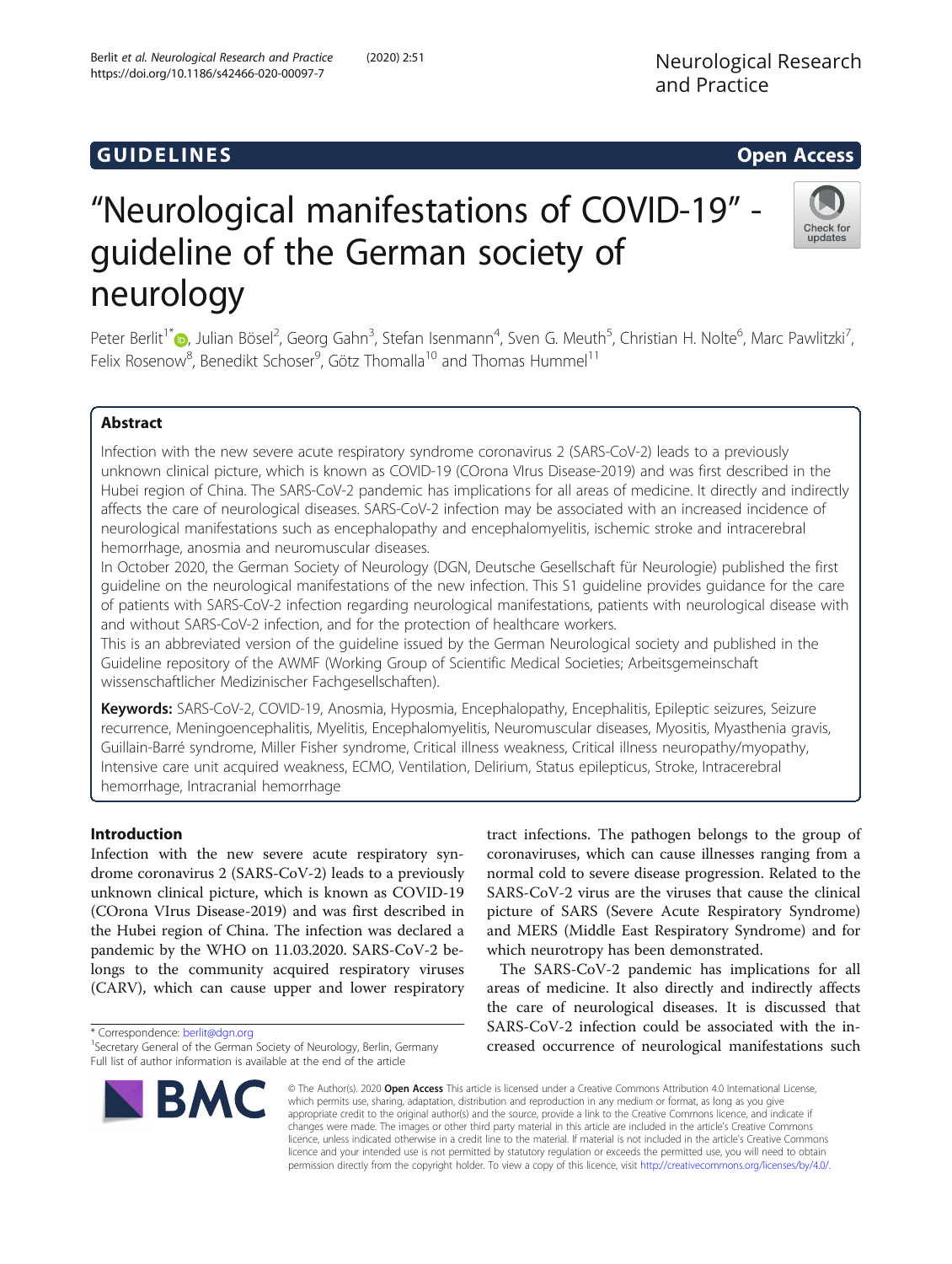as encephalopathy and encephalomyelitis, ischemic stroke and intracerebral hemorrhage, anosmia and neuromuscular diseases.

Many reports suggest a deterioration in the care of patients with neurological disorders due to the special demands on health care systems during the pandemic. Impacts on care can be seen directly and indirectly through the redistribution of resources in favor of SARS CoV-2 patients and protective measures for patients and caregivers. They affect the actions of laypersons (e.g. fear of infection in hospital), transport to hospital and intrahospital emergency care up to and including rehabilitation.

# The most important recommendations and statements of this guideline (all with approval rates between 90 and 100%)

# Encephalopathy

- Encephalopathies are quite common in COVID-19, especially in severe cases.
- Symptoms and clinical course are highly heterogeneous.
- For encephalopathies triggered by SARS-CoV-2 are discussed as pathomechanisms: hypoxia, sepsis, severe systemic inflammation, renal failure and cytokine storm.
- Biomarkers found in this context in patients with severe COVID-19 were IL-2, IL-6, IL-7, GCSF, TNF-alpha1.
- A solid basis for specific therapeutic measures does not yet exist.

# Meningoencephalitis

- In the case of newly occurring central neurological symptoms, especially in the case of disturbances of consciousness, acute cognitive deficits and epileptic seizures, further diagnosis with cerebral imaging (MRI), EEG examination and cerebrospinal fluid diagnostics is necessary.
- The use of corticosteroids in high doses may be attempted if symptoms persist.

# Risk of COVID-19 under immunotherapy

An increased risk of COVID-19 disease under immunotherapy cannot be deduced from existing reports.

– It is advisable to continue immunotherapy. Individual risk factors such as patient age, morbidity and regional prevalence of COVID-19 should be taken into account to assess the individual patient risk and in individual cases de-escalation strategies

such as a change of therapy or an extension of the interval should be evaluated.

In case of COVID-19 disease, aspects such as disease activity of the underlying neurological disease as well as the previous course of therapy should be considered and the immune therapy should be paused if necessary.

# Guillain-Barré syndrome (acute inflammatory demyelinating polyneuritis - AIDP)

- Guillain-Barré syndrome (GBS) is a serious complication of COVID-19 disease and can occur within days of the first respiratory symptoms.
- Clinically, mild courses up to severe tetraparesis and cranial nerve involvement are possible.
- Electroneurographically, a demyelinating pattern of damage usually dominates, although axonal processes are also reported.
- CSF diagnosis is necessary to exclude an infectious etiology. In most cases a cytoalbuminous dissociation appears.
- Serological testing of ganglioside antibodies is recommended.
- Intravenous immunoglobulins as well as plasma exchange procedures are to be regarded as equivalent and should be initiated promptly.

# Acute disseminated encephalomyelitis

- Newly occurring multifocal neurological symptoms suggest acute disseminated encephalomyelitis (ADEM), so that rapid diagnosis including MRI and CSF analysis should be initiated.
- MRI imaging with contrast agent administration is essential for the detection of inflammatory lesions. A complementary hemorrhage-sensitive sequence helps to detect a hemorrhagic component.
- A normal CSF finding does not exclude the diagnosis of ADEM.
- A 3–5-day cycle with methylprednisolone 1 g/day should be administered intravenously. If symptoms persist intravenous immunoglobulins should be administered.

#### Stroke

– Worldwide, the number of patients hospitalized for stroke has fallen under the COVID 19 pandemic. In the pandemic, it is important for all physicians involved in stroke care to maintain the best possible quality of care for cerebrovascular diseases even under the current difficult conditions.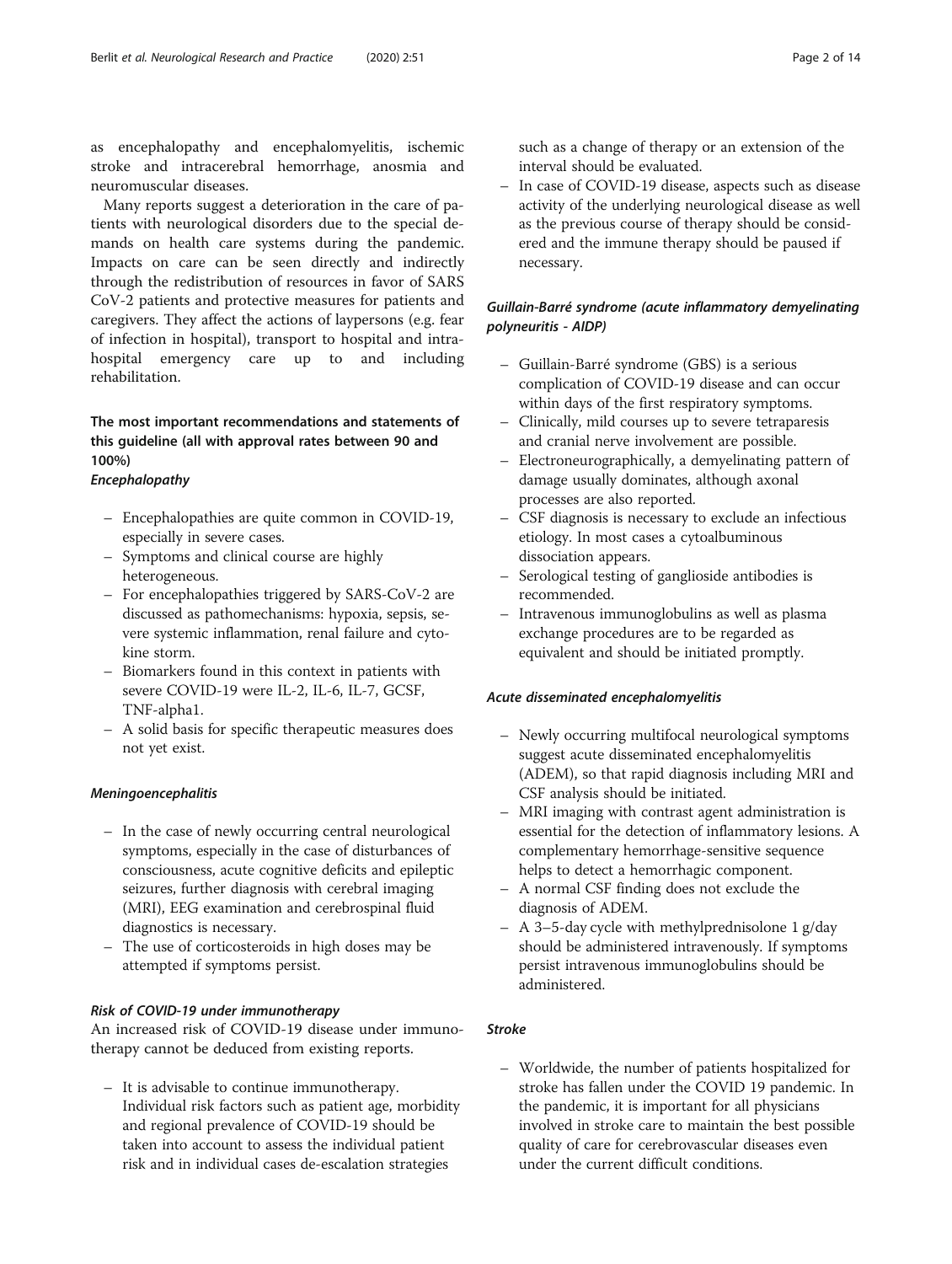- Ischemic strokes and, more rarely, intracerebral hemorrhage (ICH) occur in patients with COVID-19 disease and are associated with a more severe course of the disease.
- When treating COVID-19 patients, it is important to detect possible cerebrovascular complications and immediately initiate the necessary diagnostic procedures.
- A confirmed or presumed infection with SARS-CoV-2 in patients with acute stroke should not lead to different treatment than for other stroke patients. They should receive the same acute diagnostics and acute treatment as all stroke patients, provided that appropriate hygiene measures are observed.

# Epilepsy

- If epileptic seizures or a status epilepticus (SE) occur in patients with COVID-19 disease, it should be clarified whether it is a first-time seizure or a recurrence of previously known epilepsy.
- In case of unclear disturbance of consciousness, an EEG should be performed to detect and localize activity typical for epilepsy and to detect or exclude a non-convulsive SE.
- The treatment of seizures or SE should be performed according to the respective guidelines.
- Contraindications and interactions of anticonvulsants with substances used for COVID-19 disease should be taken into account.
- In patients with known fever-associated seizures, an NSAID (e.g. paracetamol) should be given.

# Chemosensory disturbances

- Infection with SARS-CoV-2 can lead to chemosensory disorders, with hyposmia and often anosmia.
- During the pandemic, a suddenly appearing olfactory disorder (anosmia) during free nasal breathing is very likely an expression of an infection with SARS-CoV-2.
- Olfactory disturbances can precede other disease symptoms and are therefore epidemiologically relevant (early identification of new "hot spots").
- The olfactory disorder in COVID-19 seems to be mostly temporary. Whether or not a complete restitution is regularly achieved cannot yet be conclusively assessed.
- -Should the olfactory function does not return to normal within 3–4 weeks, a neurological and ENT presentation with further diagnostics is recommended.

# Nerve and muscle affections

- Myalgia, fatigue and hyper-CK-emia are the most common triad forms (40–70%) of skeletal muscle affection in COVID-19 cohorts.
- A COVID-19 disease requiring intensive care with invasive ventilation can lead to ICUAW ("ICU-acquired weakness" [ICU: intensive care unit]), a clinical picture in which CIP ("critical illness polyneuropathy") and CIM ("critical illness myopathy") intertwine.
- There seems to be no massively increased risk for neuromuscular patients suffering from SARS-CoV-2 infection.

# Neurological intensive care medicine

- Neurological manifestations of COVID-19 can easily remain masked in the severe, pulmonally dominated intensive care setting. Therefore, an active search for involvement of the central or peripheral nervous system is necessary.
- Invasive ventilation with PEEP (Positive End-Exspiratory Pressure), a permissive hypercapnia or in abdominal position can lead to an increase of the intracranial pressure, but still be necessary.
- If cerebral or spinal involvement by COVID-19 is suspected, a CT or MRI should be performed. In some patients who cannot be reliably examined clinically due to severe intensive care and/or analgosedation, this may also be indicated prophylactically (e.g. cerebral CT before ECMO).

# Neuroimmunological manifestations of COVID-19 (Infectious) inflammatory complications - (Meningo- )encephalitis

To date there are only a few case reports about the occurrence of a (meningo-)encephalitis in the context of COVID-19  $[1-5]$  $[1-5]$  $[1-5]$ . It is unclear whether this is a direct SARS-CoV-2 infection of the CNS or an autoimmune post-infectious event. Taking into account previous experience with SARS-CoV-1, cerebral infection is possible, but rare [[6\]](#page-11-0). Subacute appearance of neurological symptoms a few days after respiratory symptoms, which are often mild, indicates a directly infectious event. On the other hand, autoimmune encephalitis was reported after surviving pulmonary SARS-CoV-2 infections.

# Diagnosis

In most cases, (sub-)acute cognitive deficits and impaired consciousness are dominating. (Non-)convulsive seizures or akinetic mutism may also be the initial symptom. Delayed weaning or persistent delirium after extubation should suggest a neurological involvement.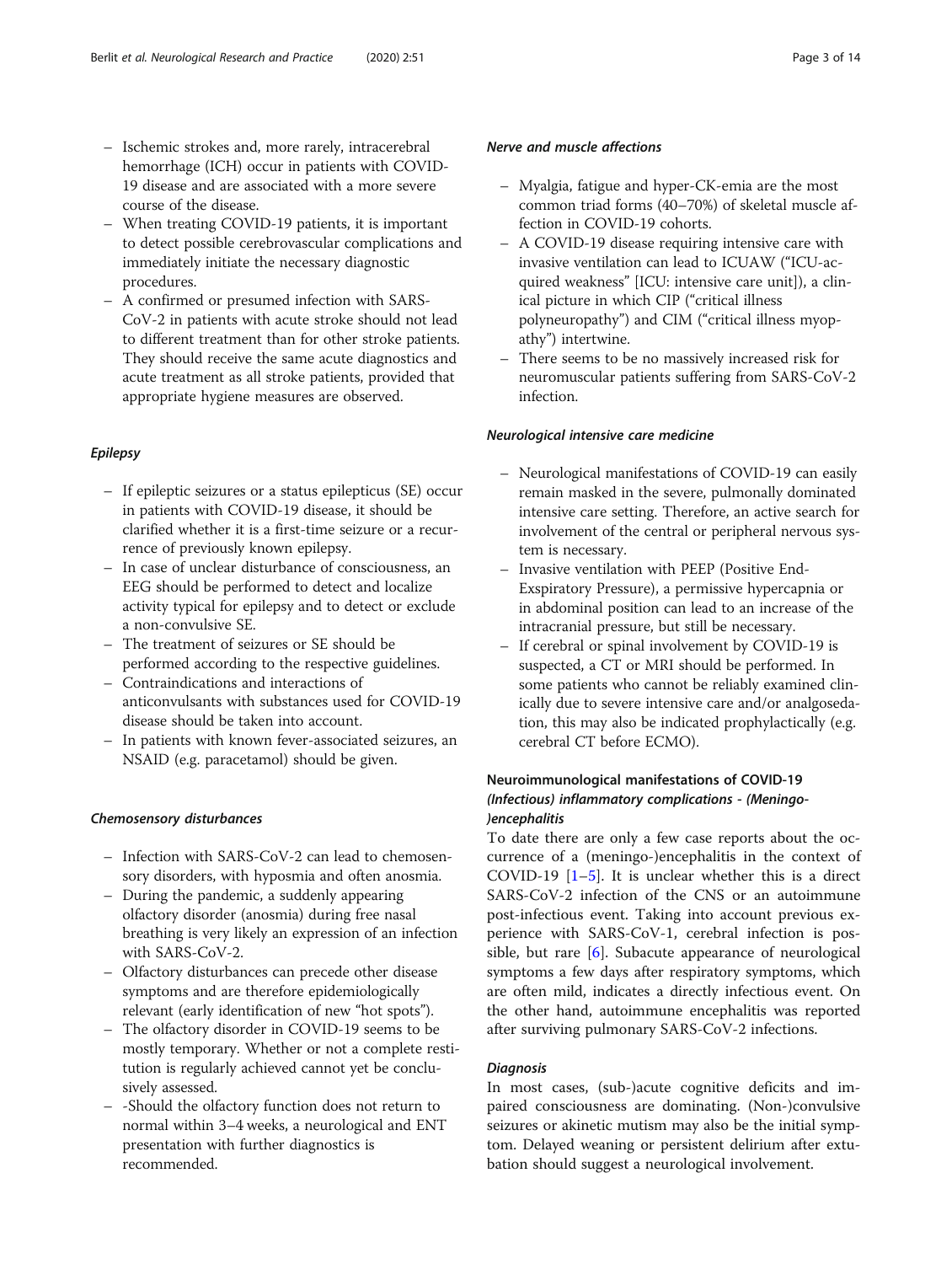There are no specific MRI findings. Cortical hyperdensities with partial contrast uptake as well as extensive bilateral subcortical hyperdensities have been observed.

EEG-studies reveal unspecific changes, focal findings and epileptic discharges.

CSF findings range from normal cell findings to lymphocytic pleocytosis of > 100 cells/μl. A bloodcerebrospinal fluid barrier disturbance may be present. The direct detection of viral material by PCR is rarely successful. Standard pathogen diagnostics, especially for herpes viruses, should always be performed. In addition, autoantibody diagnosis from serum and cerebrospinal fluid is useful to exclude autoimmune encephalitis.

# **Therapy**

In case of negative pathogen diagnostics and persistence of symptoms, high-dose therapy with methylprednisolone (1 g/day) may be attempted over a period of 3–5 days. There are also case reports for the subsequent use of plasma exchange procedures, although in these cases no infectious or inflammatory pattern could be detected by CSF diagnostics.

#### (Autoimmune) inflammatory diseases

Guillain-Barré syndrome (acute inflammatory demyelinating polyneuritis - AIDP) There are several reports of Guillain-Barré Syndrome (GBS) in COVID-19 disease  $[2, 7-19]$  $[2, 7-19]$  $[2, 7-19]$  $[2, 7-19]$  $[2, 7-19]$ . As with other viral diseases, postinfectious genesis can be assumed, although the latency between the initial manifestation of COVID-19 and the occurrence of GBS appears to be very short.

Diagnosis The neurological symptoms usually appear within 5–10 days after a COVID-19 diagnosis, although GBS may develop even weeks after infection. Due to the risk of cardiovascular complications, in particular respiratory insufficiency and cardiac arrhythmias, a rapid diagnosis and immediate therapy including critical care admission is recommended.

The symptoms range from mild sensitive deficits to severe tetraparesis. Cranial nerve involvement with bilateral facial nerve palsy, ocular muscle palsy or Miller Fisher syndrome are also reported. Often the rapidly progressive course leads to respiratory insufficiency and need of ventilation.

To date, no association between the severity of COVID-19 disease and the occurrence or course of GBS has been demonstrated. In some cases, the diagnosis of COVID-19 infection was made retrospectively. Consequently, a corresponding SARS-CoV-2 test is recommended with every new GBS diagnosis.

In CSF a "cytoalbuminary dissociation" with a total protein increase and normal or slightly increased cell count (0–10 cells/μl) is usually detectable. Intrathecal immunoglobulin synthesis and isolated oligoclonal bands are atypical. In addition, a serological test for ganglioside antibodies should be performed, particularly in cases of cranial nerve involvement.

Therapy The therapy does not differ from the usual treatment for GBS. Up to now, the primary use of intravenous immunoglobulins (0.4 g/kg bw) is preferred, but plasma exchange is considered equivalent. Corticosteroids should be avoided.

Acute disseminated encephalomyelitis (ADEM) ADEM occurs as a rare complication following an infection or vaccination and is usually characterized by a monophasic course. To date, there are few case reports of ADEM-like manifestations in the context of COVID-19 disease [\[12](#page-11-0), [20](#page-11-0)–[22\]](#page-11-0). It is striking that those affected so far have been in middle to old age.

Diagnosis The clinical symptoms of ADEM vary significantly. Severe focal neurological deficits (optic neuritis, severe paresis) and a subacute encephalopathic syndrome may occur.

In MRI, large lesions in the medullary canal and basal ganglia, some of which absorb contrast medium, are typical. In addition, a blood-sensitive MRI sequence (T2\* or SWI) should be performed to detect acute hemorrhagic leukoencephalitis [\[21](#page-11-0), [22](#page-11-0)].

CSF testing usually reveals pleocytosis of < 100 cells/μl and sometimes a slight blood-brain barrier disturbance. Isolated oligoclonal bands in CSF are uncommon. Testing for aquaporin-4 or myelin oligodendrocyte glycoprotein (MOG) antibodies should be performed in order to identify the initial manifestation of a neuromyelitis optica spectrum disorder (NMOSD) or MOG encephalomyelitis.

Therapy Therapeutically, the administration of highdose corticosteroids  $(1-2)$  g/day) intravenously over 3-5 days with or without oral tapering is recommended. In case of an insufficient response to steroids, the administration of immunoglobulins (0.4 g/kg bw intravenously) is recommended.

General implications for immunotherapies in the time of the COVID-19 pandemic Based on the few case reports of COVID-19 disease under immunotherapy, it is currently impossible to conclude whether immunotherapies are associated with an increased risk for COVID-19 or a poorer prognosis of the infection [[23](#page-11-0)– [28\]](#page-11-0). For multiple sclerosis (MS), however, epidemiological data from regional MS centers in Italy and Chile indicate a low incidence of COVID infections in these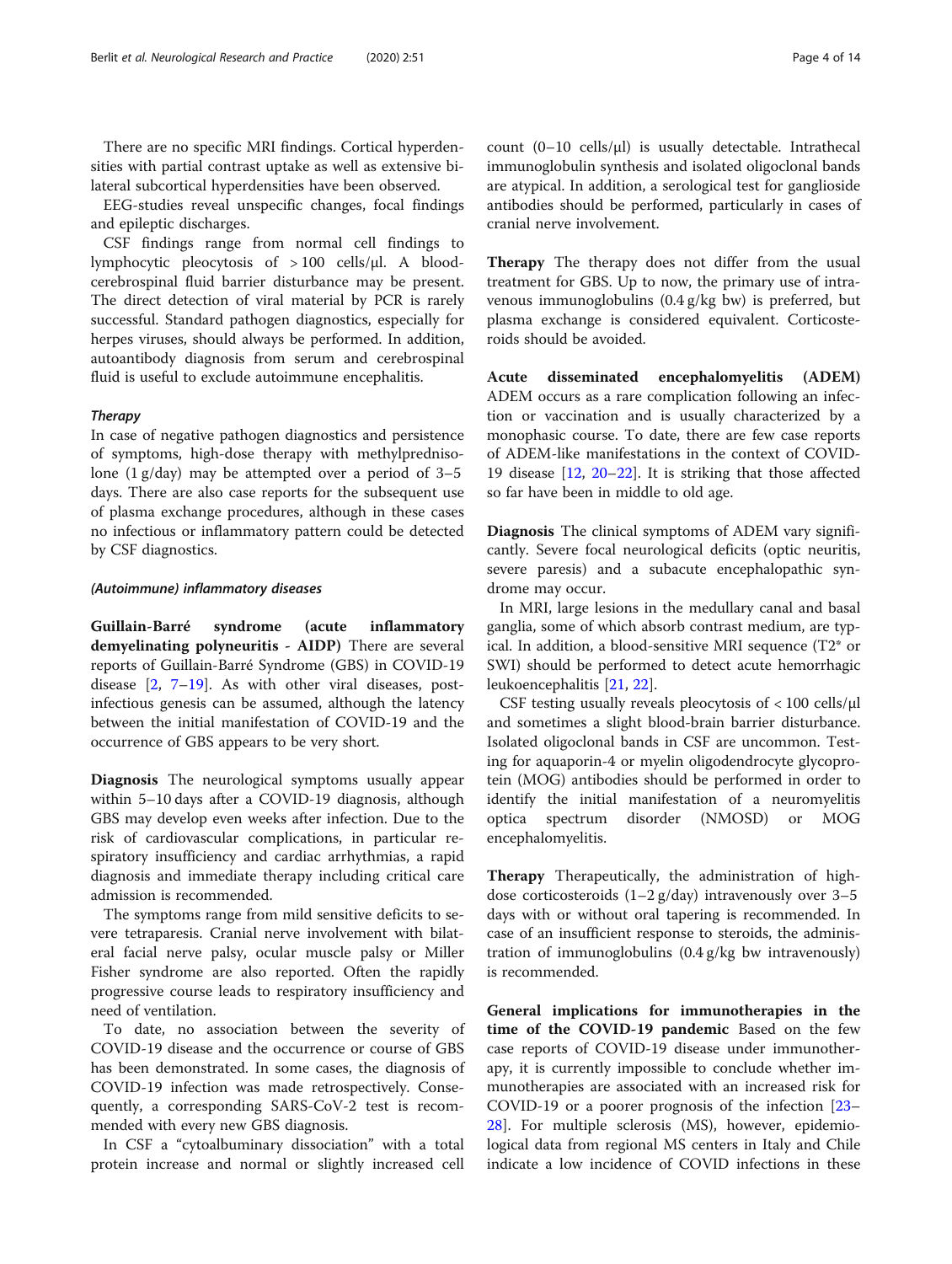groups [[29,](#page-11-0) [30\]](#page-11-0). In more than 2000 patients with NMOSD under appropriate immunotherapy in China, only two patients developed COVID 19 disease [\[31](#page-11-0)]. Table [1](#page-5-0) provides an overview of currently applied immunotherapies for neurological disease patterns and recommendations in times of the COVID-19 pandemic and in case of acute COVID-19 disease.

# Acute encephalopathy and acute encephalitis associated with COVID-19

Encephalopathy is a vaguely defined, mostly reversible diffuse brain dysfunction without structural or direct infectious cause. Systemic infections can trigger septic encephalopathy or, in case of multi-organ failure, other types of metabolic encephalopathy.

Pathomechanisms for encephalopathies triggered by SARS-CoV-2 include sepsis, severe systemic inflammation, renal failure and cytokine storm.

Acute encephalitis may be caused by the direct infection of brain tissue with the virus. The virus may either directly damage brain cells through lytic replication cycles or through the cytotoxic immune response of the host organism. Often the meninges are also involved, which is why meningoencephalitis is usually a more appropriate term [[31](#page-11-0)].

#### **Diagnosis**

The symptoms of encephalopathy and encephalitis include neuropsychological abnormalities, agitation and delirium, extrapyramidal-motor movement disorders, coordination disturbances, impairment of consciousness, epileptic seizures and focal neurological deficits.

COVID-19 cases with symptoms suggestive of encephalitis showed (sudden) olfactory and gustatory disturbances (10–70%), headaches (13%), dizziness (17%), hallucinations, confusion, dysexecutive disorders (after intensive care 36%), agitation (during intensive care 69%), vigilance reduction (8–15%), neuralgia (2%), epileptic seizures (1%), ataxia (1%), sudden neurological deficits (3%) or pyramidal tract signs (67%). Most cases were reported without CSF analysis, so that the presence of acute viral encephalitis cannot be assessed with certainty [[12,](#page-11-0) [32\]](#page-11-0).

Biomarkers found in patients with severe COVID-19 include IL-2, IL-6, IL-7, GSSF, TNF-alpha [\[1\]](#page-11-0). CT or MRI may detect structural lesions and brain edema. It may show focal brain edema and/or (multi-) focal contrast uptake or may also present hemorrhagic-necrotic changes. CSF analysis to exclude meningoencephalitis or to detect destructive markers after hypoxia is recommended. EEG should be used to monitor diffuse brain dysfunction and for the detection of (subclinical) epileptic seizures or status epilepticus. Triphasic waves may occur in hepatic or uremic encephalopathies.

# **Therapy**

Symptomatic therapy aims at the control of the general homeostasis (electrolytes, fluid, temperature), neuroleptic or thymoleptic therapy of psychic elements, and anticonvulsive therapy of epileptic seizures. If the course of the disease is severe, supportive intensive care therapy is appropriate, including intubation and respiration, thrombosis prophylaxis, neuromonitoring, and escalating therapy of increased intracranial pressure.

# Cerebrovascular diseases

SARS-CoV-2 infection may be associated with an increased incidence of cerebrovascular diseases such as ischemic stroke and intracerebral hemorrhage. Numerous reports suggest that the care of patients with cerebrovascular diseases has deteriorated due to the special demands on health care systems during the pandemic. They affect the actions of laypersons (e.g. fear of infection in hospital), transport to hospital and intra-hospital emergency care up to and including rehabilitation.

# SARS-CoV-2 as a risk factor for stroke

Several case series report rates of ischemic stroke in hospitalized COVID-19 patients ranging from 1.6 to 5%. Specifically, ischemic stroke rates were 3 in 184 (1.6%) in a Dutch case series  $[33]$  $[33]$  $[33]$ , 9 in 362 (2.5%) in a case series from Milan, Italy [\[34](#page-12-0)], and 6 in 214 (2.8%) [[35](#page-12-0)] and 11 in 221 (5%) [\[36](#page-12-0)] in two case series from Wuhan, China. The rate of cerebrovascular events was higher in patients with severe respiratory events. Patients with cerebrovascular events often had typical vascular risk factors. In a retrospective cohort study, patients with SARS-CoV-2 infection are reported to have a higher risk of acute ischemic stroke than patients with influenza infection [\[37\]](#page-12-0). A further analysis showed a rate of 32/3556 (0.9%) of strokes in hospitalized SARS-CoV-2 infected patients. However, stroke symptoms were the initial reason for admission in only 14/3556 (0.4%) ([https://www.](https://www.medrxiv.org/content/10.1101/2020.05.18.20105494v1) [medrxiv.org/content/10.1101/2020.05.18.20105494v1\)](https://www.medrxiv.org/content/10.1101/2020.05.18.20105494v1).

Overall, the stroke rates in these case series thus seem to be in a range that is not unusual for patients with severe infectious diseases. These figures do not indicate a causally increased risk of stroke in patients infected with SARS-CoV-2. However, such an association is conceivable and as possible causes activation of the coagulation system, disseminated intravascular coagulation as well as vascular complications as an expression of severe organ damage are discussed. In a case series ( $n = 5$ ) from New York, an accumulation of young stroke patients with large vessel occlusion treated by thrombectomy is reported [\[38](#page-12-0)]. Most of these patients did not show severe respiratory symptoms. Four of the 5 patients had delayed presentation of their stroke symptoms for hospital treatment.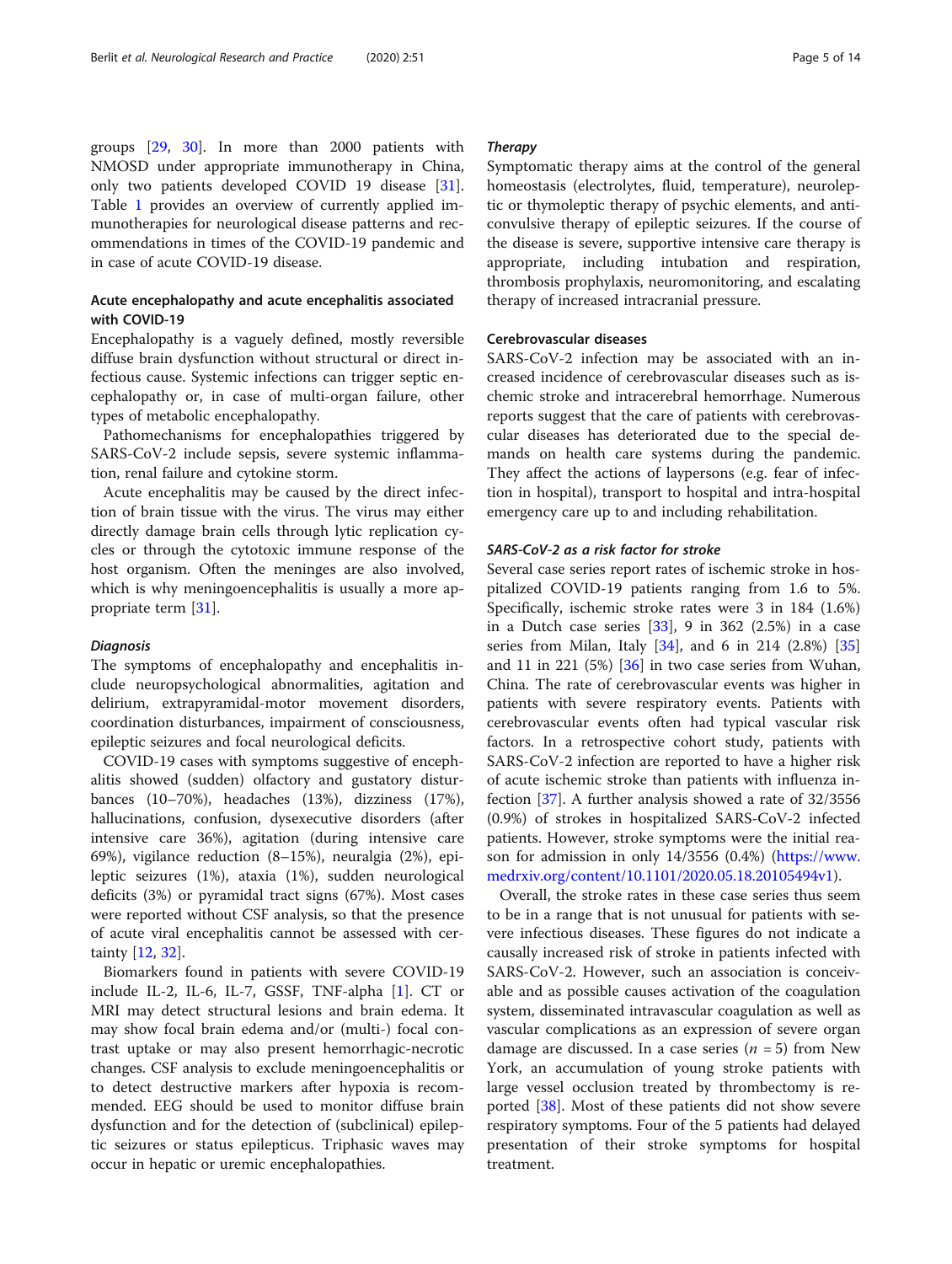<span id="page-5-0"></span>Table 1 Overview of the most frequently applied immunotherapies for neurological diseases and corresponding recommendations regarding their application in times of COVID-19

|                                       | egaranig their application in times or covid-15                 |                                                                                              |                                                                |
|---------------------------------------|-----------------------------------------------------------------|----------------------------------------------------------------------------------------------|----------------------------------------------------------------|
| Substance                             | <b>Diseases</b>                                                 | General Recommendation during pandemic                                                       | Specific recommendations in<br>case of infection               |
| DNA-synthesis Interference strategies |                                                                 |                                                                                              |                                                                |
| Azathioprin                           | MG, NMOSD, PACNS, IIM, AIE,<br>Vasculitis, Neurosarcoidosis     | Continuation                                                                                 | Discontinuation                                                |
| Methotrexate                          | MG, NMOSD, PACNS, IIM, AIE,<br>Vasculitis, Neurosarcoidosis     | Continuation                                                                                 | Discontinuation                                                |
| Cyclophosphamid                       | PACNS, AIE, Vasculitis, Collagene<br>vascular disease           | Continuation, in case of longterm stable disease de-<br>escalation                           | Discontinuation                                                |
| <b>Mitoxantron</b>                    | <b>SPMS</b>                                                     | Alternative treatments, in case of longterm stable<br>disease: dose-reduction or termination | Discontinuation                                                |
| <b>Teriflunomid</b>                   | <b>RRMS</b>                                                     | Continuation                                                                                 | Continuation, in case of severe<br>lymphopenia discontinuation |
| Mycophenolat-<br>Mofetil              | MG, NMOSD, PACNS, IIM, Vasculitis,<br>Neurosarcoidosis          | Continuation                                                                                 | Continuation, in case of severe<br>lymphopenia discontinuation |
| Cladribin                             | <b>RRMS</b>                                                     | Delay next treatment cycle                                                                   | Discontinue, look for alternate<br>treatment                   |
| Immune cell depletion strategies      |                                                                 |                                                                                              |                                                                |
| Rituximab                             | MG, NMOSD, PACNS, IIM, AIE, CNS-<br>Vasculitis, CIDP            | Delay next treatment cycle; CD19-B-Zell-Monitoring                                           | Discontinue, look for alternate<br>treatment                   |
| Ocrelizumab                           | RRMS, PPMS                                                      | Delay next treatment cycle; CD19-B-Zell-Monitoring                                           | Discontinue, look for alternate<br>treatment                   |
| Inebilizumab                          | <b>NMOSD</b>                                                    | Delay next treatment cycle; CD19-B-Zell-Monitoring                                           | Discontinue, look for alternate<br>treatment                   |
| Alemtuzumab                           | <b>RRMS</b>                                                     | Delay next treatment cycle; CD19-B-Zell-Monitoring                                           | Discontinue, look for alternate<br>treatment                   |
| Leucocyte sequestration               |                                                                 |                                                                                              |                                                                |
| Fingolimod/<br>Ozanimod               | <b>RRMS</b>                                                     | Continuation                                                                                 | Continue, or discontinuation<br>for a few weeks                |
| Siponimod                             | <b>SPMS</b>                                                     | Continuation                                                                                 | Continue, or discontinuation<br>for a few weeks                |
| <b>Natalizumab</b>                    | <b>RRMS</b>                                                     | Continuation or delay of treatment cycle                                                     | Continuation or delay of<br>treatment cycle                    |
| Pleiotropic Immunomodulation          |                                                                 |                                                                                              |                                                                |
| Glatirameracetat                      | <b>RRMS</b>                                                     | Continuation                                                                                 | Continuation                                                   |
| <b>Dimethylfumarat</b>                | <b>RRMS</b>                                                     | Continuation<br>Severe Lymphopenia: Discontinue                                              | Continuation<br>Severe Lymphopenia:<br>Discontinue             |
| Cytokines                             |                                                                 |                                                                                              |                                                                |
| IFN- $\beta$                          | RRMS, SPMS                                                      | Continuation                                                                                 | Continuation                                                   |
| Tocilizumab/<br>Satralizumab          | <b>NMOSD</b>                                                    | Continuation                                                                                 | Continuation                                                   |
| <b>Complement inhibitors</b>          |                                                                 |                                                                                              |                                                                |
| Eculizumab                            | MG, NMOSD                                                       | Continuation                                                                                 | Continuation                                                   |
| Intracellular pathway Blockers        |                                                                 |                                                                                              |                                                                |
| Ciclosporin A                         | MG, IIM                                                         | Continuation                                                                                 | Continuation, dose reduction                                   |
| <b>Acute therapies</b>                |                                                                 |                                                                                              |                                                                |
| Steroid pulse<br>therapy              | MS, MG, NMOSD, PACNS, IIM, AIE,<br>Vasculitis, Neurosarcoidosis | Only in case of high disease activity                                                        | Discontinuation or dose<br>reduction                           |
| Chronic<br>glucosteroid<br>therapy    | NMOSD, MG, PACNS, IIM, CIDP,<br>Vasculitis, Neurosarcoidosis    | Dose reduction                                                                               | Stable disease: Dose reduction                                 |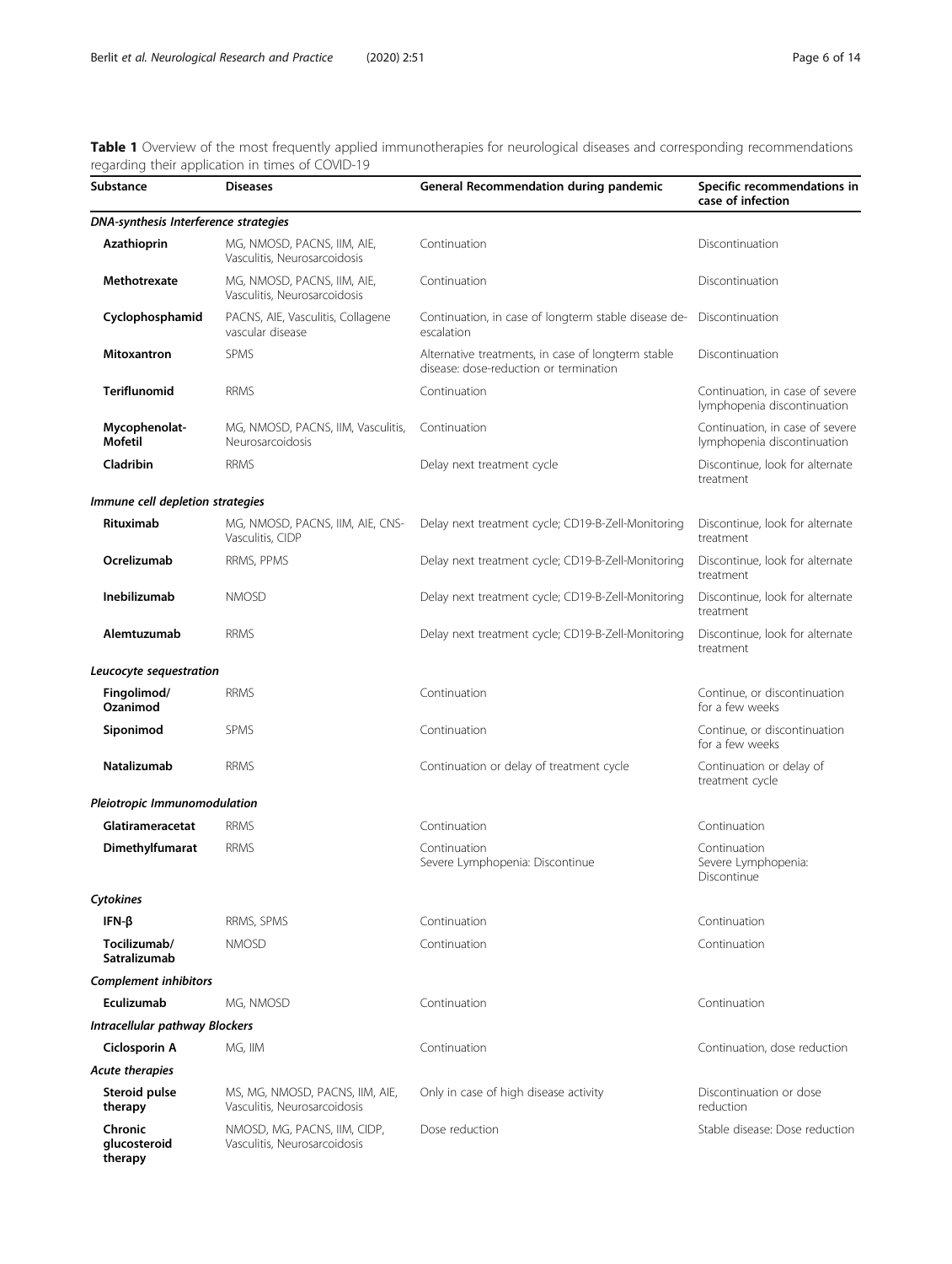| Substance                            | <b>Diseases</b>              | General Recommendation during pandemic   | Specific recommendations in<br>case of infection |
|--------------------------------------|------------------------------|------------------------------------------|--------------------------------------------------|
| <b>IVIG</b>                          | MG, IIM, CIDP, GBS           | Continuation or delay of treatment cycle | Continuation or delay of<br>treatment cycle      |
| Plasmapheresis/<br>Immuno-adsorption | MS, MG, NMOSD, AIE, IIM, GBS | Continuation                             | Continuation                                     |

Table 1 Overview of the most frequently applied immunotherapies for neurological diseases and corresponding recommendations regarding their application in times of COVID-19 (Continued)

AIE autoimmune encephalitis, GBS Guillain-Barré syndrome, CIDP chronic inflammatory demyelinating polyneuropathy, IFN-ß interferon-beta, IIM idiopathic inflammatory myopathy, IVIG intravenous immunoglobulins, MG myasthenia gravis, MS multiple sclerosis, NMOSD neuromyelitis-optica spectrum disorder, PACNS primary angiitis of the central nervous system, PPMS primary chronic progressive multiple sclerosis, RRMS relapsing-remitting multiple sclerosis, SPMS secondary chronic progressive multiple sclerosis

The occurrence of intracerebral bleeding in patients with COVID-19 has also been reported [[34](#page-12-0)], but here the data is even more limited and does not allow a reliable estimate of the frequency.

Patients with a history of cerebrovascular disease have a higher risk for a more severe course of COVID-19 disease. In a meta-analysis of the available studies on this topic, a stroke in the history was associated with a 2.5 fold increased risk of a severe course of the disease and a trend towards higher mortality [\[39](#page-12-0)].

# Effects of the SARS-CoV-2 pandemic on the care of stroke patients

The COVID 19 pandemic has had an impact on the organization of stroke care worldwide. Two factors play an essential role here: Resources for acute care of stroke patients have been redistributed in many places in favor of the care of patients with COVID-19. Secondly, it can be observed that the number of stroke patients treated in hospitals has decreased significantly in many places during the COVID-19 pandemic. For example, in the Alsace region in France, in March 2020, 40% less stroke alerts, 41% less intravenous thrombolysis and 33% less thrombectomy treatments were observed compared to the previous year [[40](#page-12-0)]. Similar figures were reported from Italy, where the number of hospitalized stroke patients decreased by 50% and thrombolysis patients by 25% [[41](#page-12-0)]. China also reported a 40% decrease in hospital admissions for stroke and a 25% decrease in thrombolysis [\[42\]](#page-12-0). The main reasons for this are believed to be the uncertainty of the population and patients' fear of infection during hospital treatment.

#### Diagnosis

In case of clinical signs and symptoms of stroke, immediate neurological consultation and appropriate diagnostic imaging by CT or MRI should be performed. It is advantageous to have a CT scanner specifically and exclusively for the diagnosis of patients with SARS-CoV-2 infection to minimize the possibility of infection. All these patients should be screened for SARS-CoV-2. The results of SARS-CoV-2 screening should be prioritized.

Patients with SARS-CoV-2 infection, especially those with comorbidities, represent a risk group for the occurrence of cerebrovascular complications. In order to limit the risk of infection for the nursing staff, staff turnover should be limited (e. g. a permanent stroke COVID team is desirable). Hygiene standards should include appropriate protective clothing. Patients with COVID-19 should wear a mouth-nose cover, if tolerated. To further prevent transmission to other patients, they should be isolated. Ward areas for patients with cerebrovascular disease and COVID-19 can be designated and reserved for these patients. The care of patients with SARS-CoV-2 and cerebrovascular diseases must be coordinated on an interdisciplinary basis with all departments involved [[43\]](#page-12-0).

Patients with cerebrovascular diseases without (known) COVID-19 infection should be screened for SARS-CoV-2 to detect infection early and to take isolation measures. The use of telemedicine can reduce the risk of infection by reducing transport.

# **Therapy**

Patients should receive acute treatment with intravenous thrombolysis or thrombectomy if indicated. Acute treatment of severe stroke must be carried out without interruption under protective measures. This applies in particular to thrombectomy in the cooperation of neurologists, interventional neuroradiologists, anesthetists and nurses due to the proximity to the patient and the risk of aerosol spread. Several professional societies entrusted with this setting have issued recommendations in this regard. These include the classification of each patient as suspected of COVID-19 triggering immediate testing, the preference for intubation anesthesia (to prevent possible uncontrolled emergency intubation during the intervention), video-laryngoscopic intubation, reduction of the number of people involved to the really necessary number and the use of personal protection and barrier material for patient and practitioner [\[44](#page-12-0)–[49\]](#page-12-0).

Patients who are hospitalized with acute stroke or intracerebral hemorrhage and who have been diagnosed or suspected to be infected with SARS-CoV-2 must be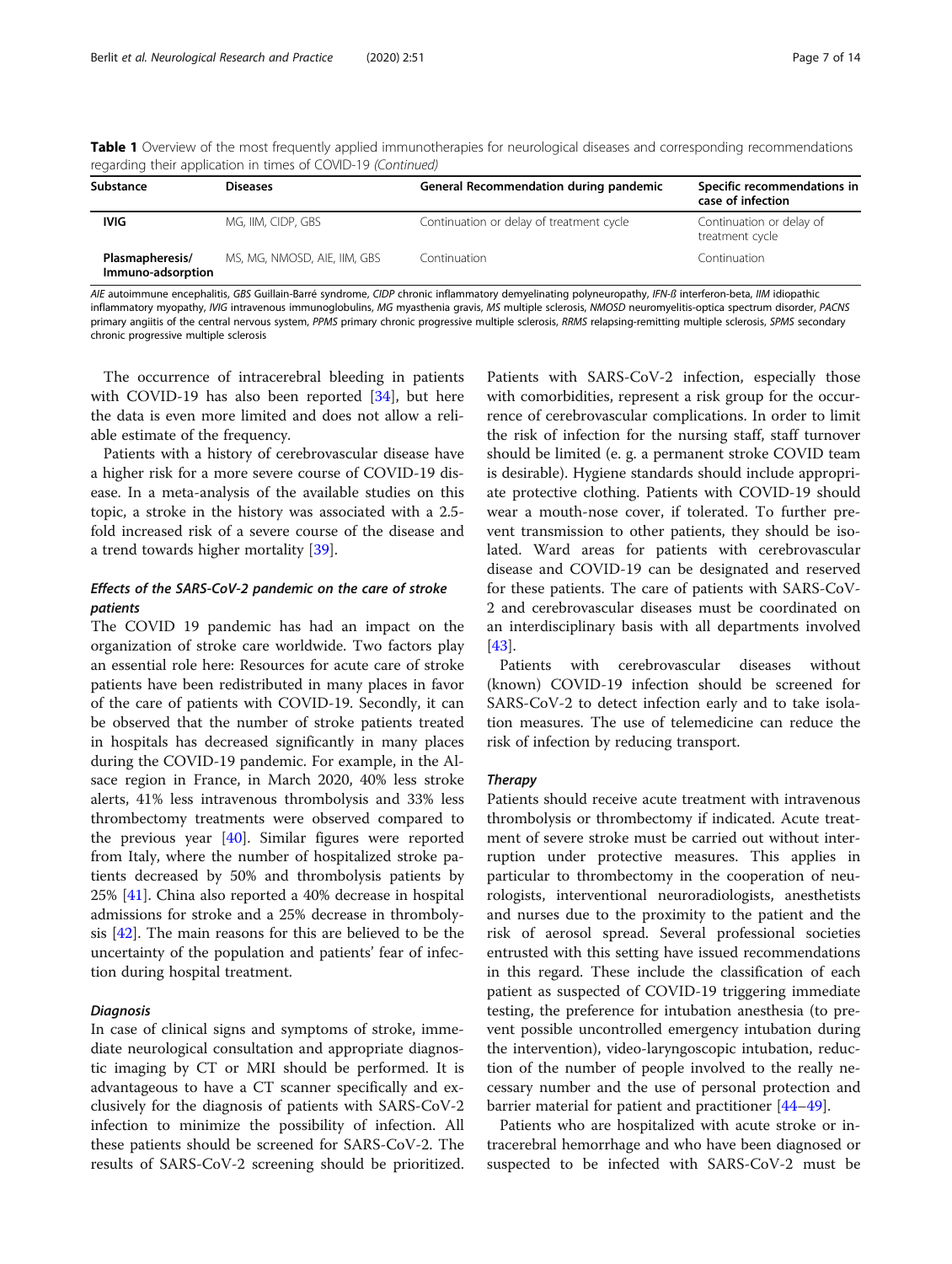isolated immediately. The decision whether patients should be treated on a neurological stroke unit or on a ward designed for the care of patients with COVID-19 with appropriate monitoring facilities must be made on a case-by-case basis, depending on the hospital's conditions (e. g. possibility of and experience with isolation of patients with SARS-CoV-2 infection on the stroke unit), and the patient's clinical situation.

The COVID-19 pandemic and the associated protective measures for the population in general and in hospitals in particular must not lead to poorer care for stroke patients. Stroke remains to be a disease with often dramatic consequences and one of the main causes of permanent disability or death. While the health care system must be geared to the care of COVID-19 patients, it must also continue to ensure that the care of stroke patients is optimally organized. Hospitals must take appropriate organizational measures to ensure that they can continue to provide adequate care for patients with cerebrovascular diseases under the special conditions of the COVID-19 pandemic with the necessary protective and hygienic measures.

# Epileptic seizures and epilepsy in adults Definition and classification

There are two clinical situations to be distinguished:

- 1. The first occurrence of seizures in COVID-19 patients and
- 2. The occurrence of COVID-19 disease in a patient with known epilepsy (prevalence 0.6–0.7% of the population)

Epileptic seizures during COVID-19 disease occur as acutely symptomatic seizures in the context of primary CNS involvement due to SARS-CoV-2 (meningoencephalitis, secondary CNS damage, e.g. COVID-19-associated stroke or ICH, and during ECMO therapy. Acute symptomatic seizures are defined as epileptic seizures occurring within 7 days of acute brain injury [\[50](#page-12-0)]. In the case of meningoencephalitis, this period may be longer, as the disease can remain active (acute) for a longer period of time. They also occur occasionally with pre-existing epilepsy of a different etiology. In the context of COVID-19 disease, seizure recurrences or -accumulations occur  $[51-53]$  $[51-53]$  $[51-53]$  $[51-53]$  $[51-53]$ .

However, seizure occurrences are relatively rare. Lu et al. did not report acute symptomatic seizures in a cohort of 300 severely ill COVID-19 patients [[54,](#page-12-0) [55](#page-12-0)]. In a further study of 214 COVID-19 patients (41% of whom were severely ill according to respiratory criteria), only in one patient (0.5%) a symptomatic seizure was observed [[34\]](#page-12-0). Seizures may also occur as status epilepticus [[56](#page-12-0)].

It is also known from the last SARS epidemic that patients with chronic epilepsy have reduced access to doctors and drugs and can therefore suffer drug withdrawal attacks [[57\]](#page-12-0). For this reason, it is important to ensure that patients with pre-existing epilepsy always have access to outpatient neurological care and that sufficient and timely antiepileptic drugs are prescribed to prevent supply shortages [[52](#page-12-0)].

# Diagnosis

In case of an unclear disturbance of consciousness or in case of epileptic seizures, an EEG is needed. In patients with suspected COVID-19 disease, hyperventilation should not be performed to keep aerosol production low (personal protection) and to prevent destabilizing effects for the patients (patient protection).

EEG or EEG monitoring can also be used for therapy control. This is particularly useful in the case of a nonconvulsive status.

Imaging is used to detect epileptogenic lesions and signs of increased intracranial pressure, e.g. in encephalitis, cerebral hemorrhage or acute ischemic stroke. In the acute situation, CCT is usually performed. If this is not sufficient, MRI is urgently recommended, as this method is more sensitive in detecting epileptogenic lesions and processes.

In addition to the general laboratory tests required for COVID-19, assessment of serum concentration of antiepileptic drugs (in the case of previously known epilepsy) is mandatory. Blood chemistry is also used to exclude other causes of acute symptomatic seizures such as electrolyte derailment or intoxication. If seizures occur as a result of COVID-19 infection, CSF studies are used to exclude or confirm meningoencephalitis as the cause.

#### **Therapy**

For acute symptomatic seizures and status epilepticus, antiepileptic therapy is carried out according to the two relevant DGN guidelines [[58,](#page-12-0) [59](#page-12-0)]. For status epilepticus, benzodiazepines are usually given first. In the case of individual seizures followed by complete recovery, therapy with a rapidly and broadly effective antiepileptic drug is usually sufficient. In the course of antiepileptic therapy or in cases of pre-existing epilepsy with increasing seizures, the interaction of antiepileptic drugs with COVID-19 drugs should be taken into account [\[3](#page-11-0)]. A list of possible interactions can be found, for example, on the websites of the University of Liverpool [\(www.covid1](http://www.covid19-druginteractions.org) [9-druginteractions.org\)](http://www.covid19-druginteractions.org).

# Disorders of the chemosensory system: anosmia, ageusia Definition and classification

In the case of olfactory disorders, hyposmia and anosmia are differentiated, whereby complete anosmia denotes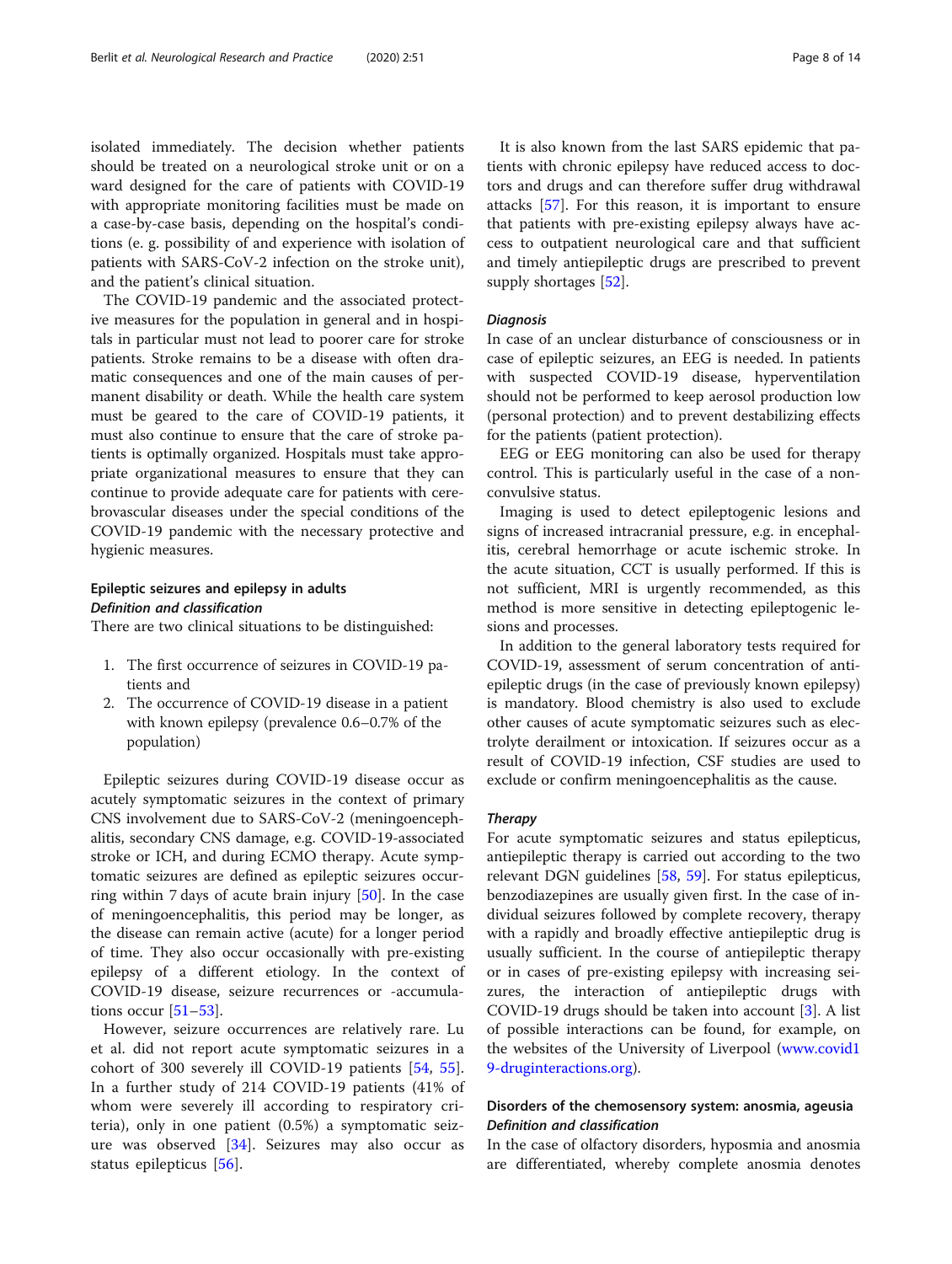the complete loss of the olfactory capacity, whereas functional anosmia denotes a pronounced restriction of the olfactory capacity, in which a low residual perception, which is not relevant to everyday life, may still exist. Parosmias are changed perceptions of odors. Ageusia is a complete loss, while hypogeusia is a reduction of the sense of taste [\[60\]](#page-12-0).

Odor disorders resulting from viral (flu) infections of the upper respiratory tract have long been known as postinfectious anosmia [[61](#page-12-0)], and have been described after infections with a number of cold viruses, including adeno- and rhinoviruses [[62](#page-12-0)–[64](#page-12-0)].

In SARS-CoV-2, unlike many other respiratory viruses, the olfactory disorder is not predominantly associated with symptoms of rhinitis, so that direct damaging effects of the virus on the olfactory system are mainly discussed.

Corona viruses are neurotropic and can be neuroinvasive [[63,](#page-12-0) [64](#page-12-0)]. An olfactory disorder in COVID-19 may reflect direct damage by SARS-CoV-2 at the olfactory epithelial or olfactory tract level [\[65\]](#page-12-0) - or may indicate a more extensive invasion of the CNS via the olfactory tract into the CNS, as has been shown for other viruses [[66\]](#page-12-0). SARS-CoV-2 has been detected in autopsies in the human brain [\[67\]](#page-12-0). Data on a possible longer-term persistence in the CNS and possible longer-term consequences in humans are not yet available.

#### Disturbances of the chemosensory system in COVID-19

For the first time, Mao et al. described neurological symptoms in COVID-19 patients, including olfactory disorders in  $11/214$  patients (5%) [\[68](#page-12-0)].

This was followed by a large number of reports on olfactory and taste disorders in Covid-19. The data are extremely heterogeneous, as preliminary and contradictory results were published very quickly during the pandemic. Even if details cannot be regarded as finally clarified, some essential points are currently emerging:

Smell and taste disorders are common with COVID-19. They appear especially in mild progressive disease, more often in previously healthy, in young people and in women more frequent than among men. Smell and taste disorders can be the first (and rarely the only) symptom of a COVID-19 disease.

Odor disorders in COVID-19 are often not associated with symptoms of rhinitis (sneezing, rhinorrhoea, congestion, obstruction) and differ in this respect phenomenologically and possibly also pathophysiologically from other post-viral olfactory disorders. Parosmias may occur during the course of the disease and the regeneration phase.

A new olfactory disorder/anosmia (with or without the subjective impression of an additional gustatory disorder) occurring during the pandemic should be an immediate cause for:

- Self-isolation/quarantine
- Testing for SARS-CoV-2 (via telephone contact with family doctor/health office)
- Use of personal protective equipment in professional contact with affected persons

# **Diagnosis**

In the pandemic, sudden olfactory loss in patients without nasal obstruction has a specificity of 97% and a sensitivity of 65% for COVID-19 [[69](#page-12-0)]. Due to the epidemiological importance for controlling the spread of SARS-CoV-2 during the pandemic, anamnesis, contact tracing, protective measures for contact persons are of particular importance. Exclusive self-disclosure regarding olfactory or taste disorders correlates only to a limited extent with objective findings [[70](#page-12-0)]. However, due to the exposure risk for the investigator on the one hand and rather low individual relevance for the patients on the other hand, chemosensory testing is usually not used in acute situations, or disposable test systems that can be carried out independently are used, such as the UPSIT test for olfactory identification [[71](#page-12-0), [72](#page-12-0)]. If necessary (e.g. for epidemiological reasons and in situations where SARS-CoV-2 cannot be tested directly by throat swab and RT-PCR), self-testing of patients in domestic quarantine with household fragrances is possible [\[73](#page-13-0), [74](#page-13-0)].

There are several reports of either mucosal swelling with secretion in the olfactory duct (CT, MRI) or signal changes in the olfactory bulb and/or nerve (MRI). In individual cases, changes in the orbitofrontal cortex have also been described. The relevance of these findings cannot yet be conclusively assessed.

# Course and therapy

The course of olfactory and taste disorders with COVID-19 is generally favorable: a majority of patients report complete or extensive improvement within 2–3 weeks. In about 10–20% of the cases relevant limitations remain. Thus, the prognosis is probably more favorable than for post-viral olfactory disorders of other etiologies. A survey described a good improvement within 1 year in 80% of the patients after a postviral olfactory disorder (without further differentiation of etiology) [\[75\]](#page-13-0). In other studies, in which olfactory ability was measured, an improvement of about 30% was reported for postviral olfactory disorders in about the same period [[76\]](#page-13-0).

If an olfactory disorder in the context of COVID-19 disease has not largely regressed within 4 weeks, a neurological and ENT examination should be performed, including a medical history (including competing/alternative causes) and examination, usually after a negative throat swab. This includes an olfactory and taste test, supplemented by laboratory diagnostics, imaging and endoscopy. If an olfactory disorder persists for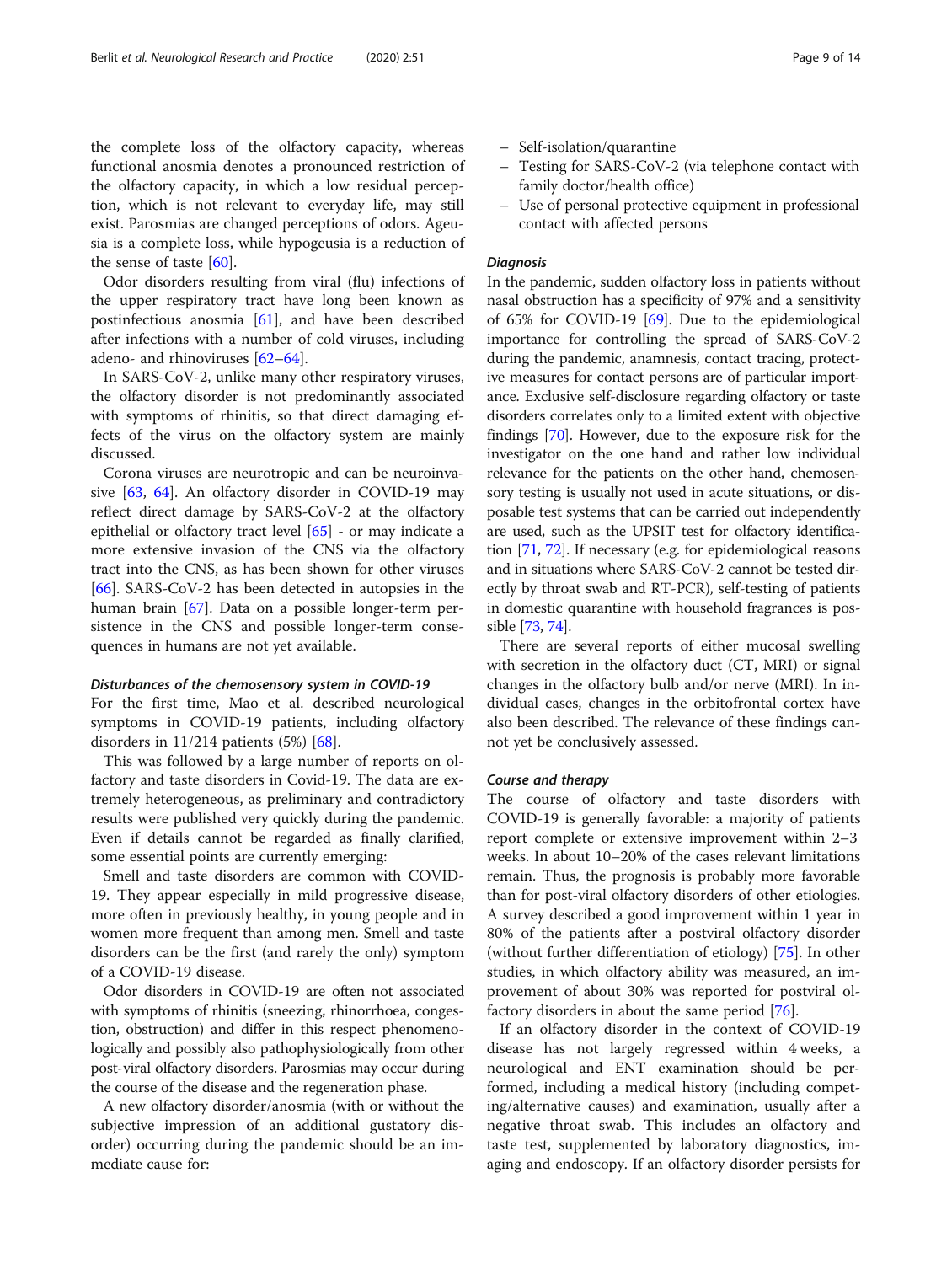a longer period of time, a therapy with consistent, structured "olfactory training" can be attempted. Classically, the following are used for this purpose: rose, lemon, eucalyptus [\[77\]](#page-13-0)..

# Neuromuscular diseases

The combination of myalgia, fatigue and elevation of blood-creatine kinase levels is the most common form (40–70%) of skeletal muscle affection in COVID-19 cohorts [\[34](#page-12-0), [78](#page-13-0)–[80\]](#page-13-0). Rhabdomyolysis was detected in 0.2% and elevated CK levels in 13.7% in a series of 1099 COVID-19 patients [[79,](#page-13-0) [81](#page-13-0)]. In up to 30% of patients, the increase of CK was found after 1–2 days. Only one case report has been published regarding the occurrence of a myositis associated with a SARS-CoV-2 infection [[82\]](#page-13-0). In Italy, three patients with initial manifestation of acetylcholine receptor antibody-positive myasthenia gravis were observed 5 to 7 days after the onset of febrile SARS-CoV-2 infection [\[83](#page-13-0)].

Deterioration of a pre-existing neuromuscular disease has been described for amyotrophic lateral sclerosis (ALS) and myasthenia gravis [\[84\]](#page-13-0).

#### Peripheral nervous system

Case reports and smaller case series of SARS-CoV-2 triggered Guillain-Barré syndrome (GBS) have been published [\[85,](#page-13-0) [86](#page-13-0)]. A GBS can develop within 5–10 days after the onset of COVID-19 symptoms. Additionally, few patients with Miller Fisher syndrome (MFS) have also been reported  $[87]$  $[87]$ . So far, there is no evidence of chronic inflammatory demyelinating polyneuropathy (CIDP) in relation to SARS-CoV-2 [[84](#page-13-0)].

COVID-19 patients requiring intensive care with invasive ventilation may develop ICUAW ("ICU-acquired weakness" [ICU: intensive care unit]), a syndrome in which CIP ("critical illness polyneuropathy") and CIM ("critical illness myopathy") intertwine  $[88, 89]$  $[88, 89]$  $[88, 89]$  $[88, 89]$ . The incidence of ICUAW increases with the severity and duration of the intensive care treatment and is compounded by sepsis, multiorgan failure, hyperglycemia, parenteral nutrition and certain medications (sedatives, antibiotics, corticosteroids, muscle relaxants). This clinical picture is characterized by weakness and atrophy of the entire musculature, including the respiratory muscles, and sensory disturbances.

#### Diagnosis

In outpatients, the standard diagnostics of neuromuscular diseases (history taking, clinical examination, EMG/ NLG, pulmonary testing, creatine kinase assessment, and, in some cases, CSF chemistry should be performed under appropriate hygiene measures. In intensive care units, a bedside EMG can also be carried out in compliance with hygiene measures. MRI of the musculature is

rarely indicated in the risk-benefit analysis due to the high effort involved, combined with an increased patient risk in patients requiring intensive care and the necessary final disinfection of the MRI machine. If an imaging examination is urgently required, a muscle sonography can be performed. Muscle biopsies may be indicated in rare cases.

#### **Therapy**

The therapy for inflammatory/autoimmune-associated diseases of the musculature, the neuromuscular junction, and the peripheral nerve should follow the current guidelines, including therapeutic measures such as plasmapheresis and immunoglobulins. Symptomatic treatment (e. g. pyridostigmine and 3,4-diaminopyridine/ ampiridine) and immunomodulatory therapy (eculizumab) may be continued in consideration of the individual benefit-risk profile. The administration of rituximab or the initiation of oral long-term immunosuppression should be delayed depending on the clinical condition of the patient and the patient's medical history [\[90](#page-13-0), [91](#page-13-0)].

Vaccination recommendation for healthy individuals in the same age groups (influenza and pneumococcal vaccination) apply also for neuromuscular patients.

# General recommendations in case of respiratory deterioration of ventilated patients

In case of respiratory decompensation of ventilated patients or in case of newly occurring respiratory impairment after exposure to COVID-19, telephone or telemedicine contact with the treating physician and the respiratory care provider is recommended.

In Germany, neuromuscular patients are managed in neuromuscular centers, by telephone and video or as outpatients and inpatients while maintaining the necessary distance. There is a close exchange with patient organizations such as the German Society for Muscle Patients and the World Muscle Society (WMS). Specific prevention and therapy recommendations have been published [[91,](#page-13-0) [92\]](#page-13-0). Specific measures for patient transport and the hospital are the use of masks with a bacteria-virus filter at the device outlet and a filter between mask and device hose. It is important for physicians in emergency rooms and intensive care units to consult neuromuscular specialists and pneumologists when deciding whether to admit, escalate or terminate treatment of patients with neuromuscular diseases and COVID-19.

So far, due to the adherence to general hygiene regulations with self-isolation measures, only very few neuromuscular patients in Germany have been infected with SARS-CoV-2. Thus, there does not seem to be a massively increased risk for neuromuscular patients undergoing COVID-19 infection.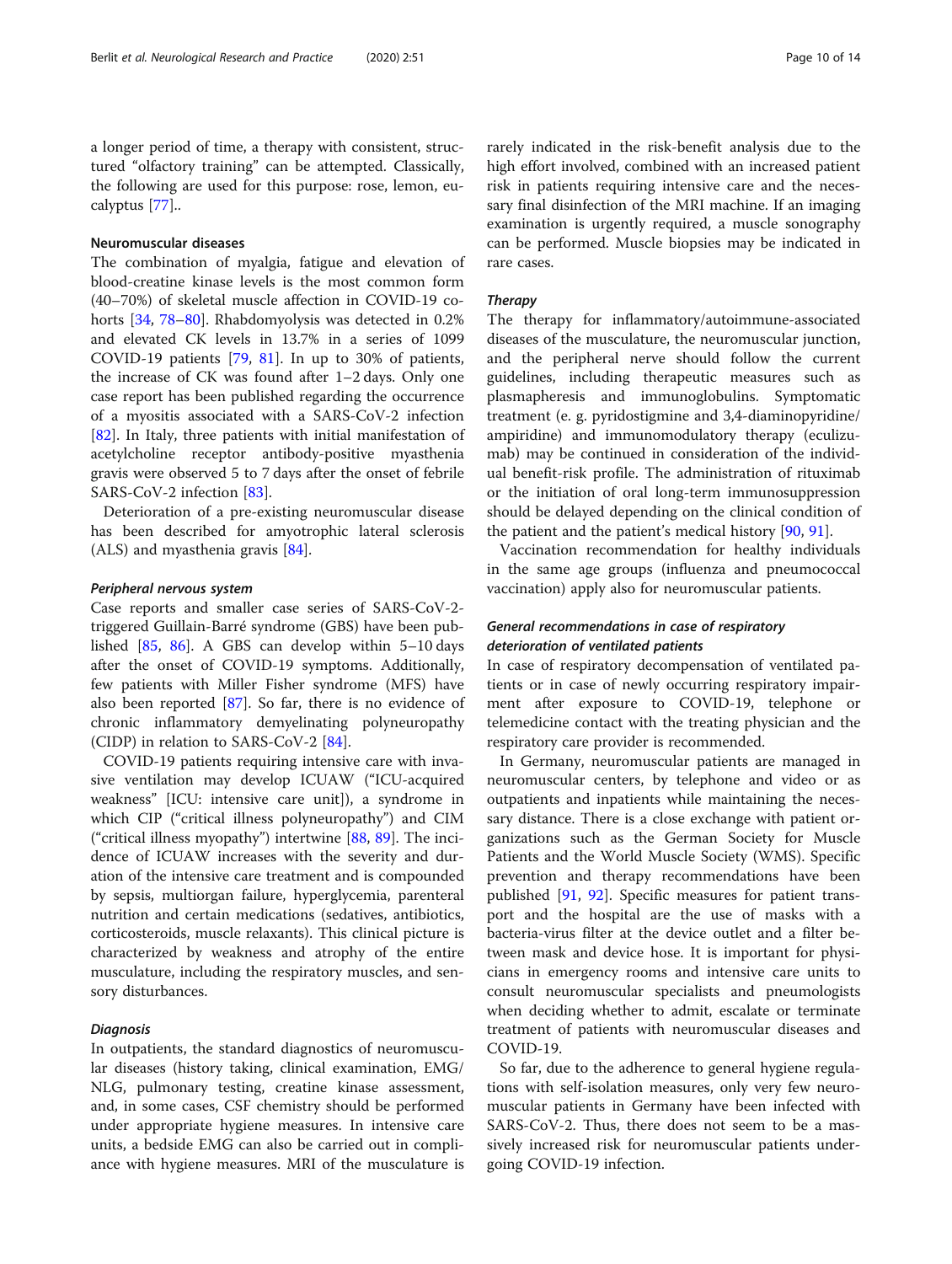# Neurological critical care medicine

Reports of severe neurological involvement such as encephalitis, encephalopathy, status epilepticus, ischemic and hemorrhagic strokes and severe neuropathies (Guillain-Barré syndrome) in COVID-19 are increasing, which makes this problem particularly relevant to neurological critical care therapy.

The nervous system can be directly or, more frequently, indirectly be involved. This distinction is important for diagnostic and therapeutic decisions, and the prognosis of COVID-19 patients. The knowledge of neurological involvement may also play a role in the strategy of supportive intensive care therapy. For example, some forms of therapy such as ECMO could be unfavorable in the presence of extensive brain infarctions. Neurological manifestations of COVID-19 can easily remain masked in the severe, pulmonary dominated intensive care situation. Therefore, an active search for involvement of the central or peripheral nervous system is necessary.

The general principles of intensive care for COVID-19, are summarized in the guideline "Recommendations for intensive care therapy of patients with COVID-19" of the DGIN and DIVI [\[93,](#page-13-0) [94\]](#page-13-0).

Neurological manifestations of great importance for intensive care medicine are encephalopathies, meningoencephalitis, severe ischemic or hemorrhagic strokes, rapidly progressing polyneuropathies and intensive care unit-acquired weakness.

In addition to the usual diagnostics for SARS-CoV-2, a RT-PCR test from CSF should also be performed if clinical suspicion of encephalitis, delirium or polyneuritis exists and there are no contraindications against lumbar puncture.

An EEG should be performed if the wake-up reaction is unclear, a delirium exists, or if there are indications of convulsive or nonconvulsive status epilepticus.

In the case of focal neurological symptoms cerebral and/or spinal MRI imaging should be performed. In some patients who cannot be reliably examined clinically due the intensive care situation and/or analgosedation, this may also be indicated prophylactically (e.g. cerebral CT before ECMO in order to exclude hemorrhagic or ischemic stroke) [\[38](#page-12-0), [95\]](#page-13-0).

Optimization of ventilation parameters can influence intracranial pressure. Invasive ventilation with PEEP (Positive End-Exspiratory Pressure), permissive hypercapnia or in prone position can lead to an increase of intracranial pressure. However, the data on this is inconsistent. Therefore, the procedure always requires an individual risk-benefit assessment [[96](#page-13-0)–[98](#page-13-0)].

Multimodal neuromonitoring (e.g., ICP/CPP measurement, NIRS, transcranial Doppler/Duplex, sonographic measurement of the optic nerve sheath diameter) can facilitate the therapeutic procedure in patients with increased intracranial pressure [[99\]](#page-13-0).

#### Acknowledgements

This is an abbreviated version of the first S1 Guideline issued by the German Neurological society (Deutsche Gesellschaft für Neurologie - DGN) and published in German in the Guideline repository of the AWMF (Working Group of Scientific Medical Societies; Arbeitsgemeinschaft wissenschaftlicher Medizinischer Fachgesellschaften).

#### Financing of the guideline

This guideline has been produced without any influence or support from industry and is provided by the authors free of charge.

#### Methodological approach

The project was managed by the coordinator at the DGN (Peter Berlit, Berlin). The topics of the individual chapters on specific neurological disease groups were worked on by author-teams based on the current data situation and then coordinated in a first Delphi round by the guideline group. The core statements were evaluated according to the guidelines of the Oxford Centre for Evidence-based Medicine - Levels of Evidence and from this a strength of recommendation was derived.

A strong recommendation corresponds in the formulation to a "should", a recommendation to a "should" and an open recommendation to a "can". In a second Delphi round, all recommendations were finally agreed upon by the neurological guidelines group. The participating expert for olfaction and taste (DGHNO) agreed on the core statements for the chapter "disorders of chemosensory perception".

Based on this expert consensus, the formulation of the core statements was evaluated as strong agreement in the case of > 95% of all experts, as agreement in the case of 75–95%, as majority agreement in the case of > 50–75%, and as no agreement in the case of < 50%. In this abbreviated guideline we only refer to agreements of 90–100%.

The guideline was reviewed by the Guideline Committee of the German Neurological Society and approved by the German Neurological Society. Interdisciplinarity was established by a review in the COVID-19 task force of the AWMF ([https://www.awmf.org/die-awmf/awmf-aktuell/aktuelle-leitlinien](https://www.awmf.org/die-awmf/awmf-aktuell/aktuelle-leitlinien-und-informationen-zu-covid-19/covid-19-leitlinien.html)[und-informationen-zu-covid-19/covid-19-leitlinien.html](https://www.awmf.org/die-awmf/awmf-aktuell/aktuelle-leitlinien-und-informationen-zu-covid-19/covid-19-leitlinien.html)). No changes resulted from the received, approving comments (DIVI, DGNR). Patient organizations were not involved for time reasons.

# Declaration of interests and handling of conflicts of interest

All participants in the guideline have submitted their declarations of interest (AWMF form for the declaration of interests in the context of guideline projects) to the coordinator or the Editorial Office for Guidelines of the DGN in time and completely filled out. The evaluation of the declarations of interest with regard to thematic relevance to the guideline was carried out by the coordinator Prof. Dr. med. Peter Berlit, whose interests were evaluated by Dr. Monika Nothacker, AWMF. The external evaluation of the interests in the overall view was also carried out by Dr. Nothacker.

The information was reviewed with regard to an existing thematic reference, thematic relevance, type and intensity of the relationship as well as the amount of the references.

No conflicts of interest were found, so no consequences, e.g. abstentions, were taken. Drug repurposing does not play a role in any of the LL members. No therapy recommendations are given.

For reasons of transparency, the interests of the participants and the consequences drawn from them are listed on the respective AWMF guideline website.

#### Authors' contributions

Coordination and writing of the manuscript. Peter Berlit, Neuroimmunology: M. Pawlitzki and Sven G. Meuth. Encephalopathy and encephalitis: Julian Bösel. Cerebrovascular: Götz Thomalla and Christian H Nolte. Epilepsy: Felix Rosenow. Chemosensory disturbances: Stefan Isenmann and Thomas Hummel, Neurological critical care: Georg Gahn and Julian Bösel. The author(s) read and approved the final manuscript.

# Funding

None.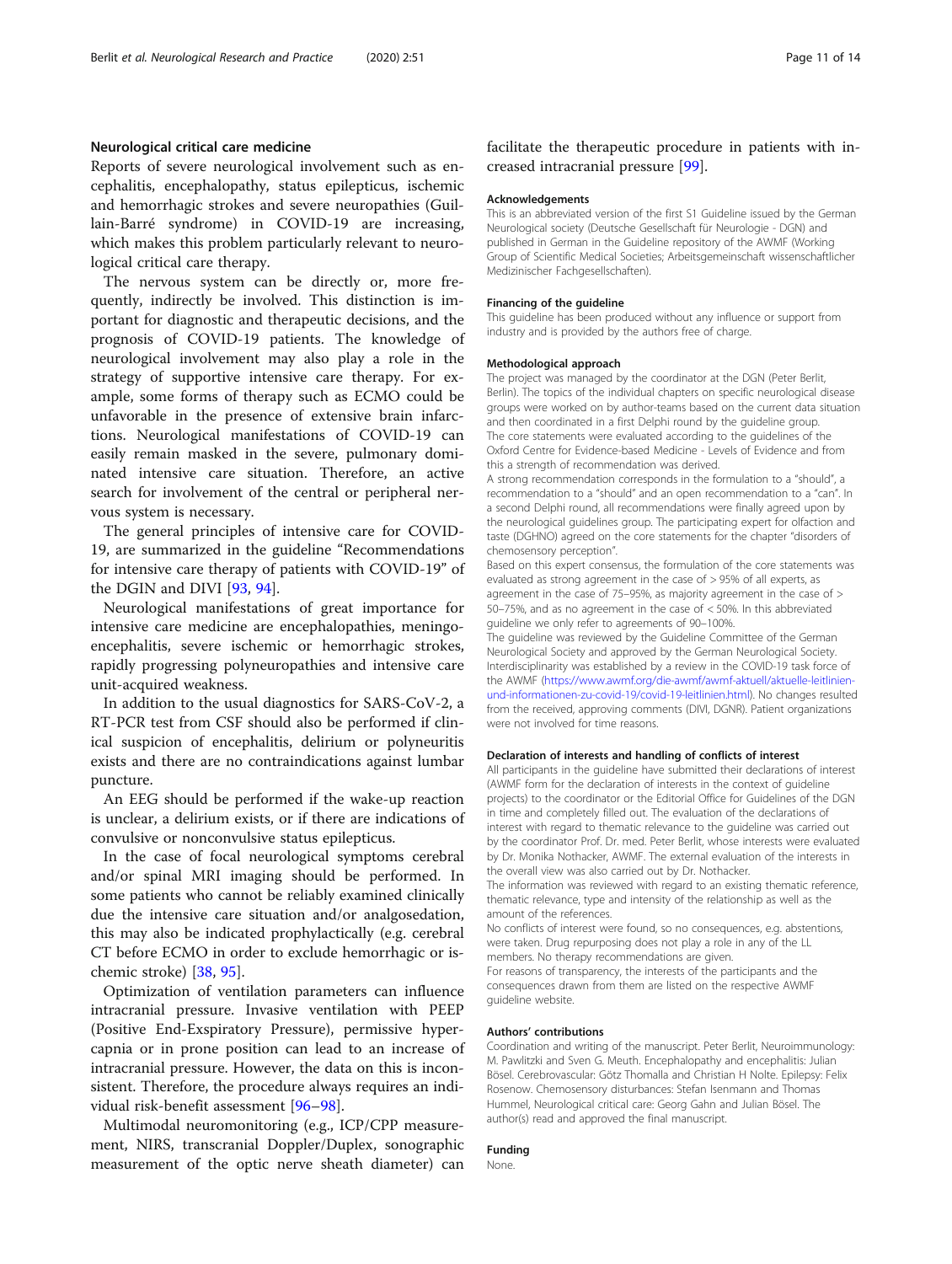#### <span id="page-11-0"></span>Availability of data and materials

Not applicable.

#### Ethics approval and consent to participate

Not applicable

#### Consent for publication

Given by all authors and the German Neurological society.

#### Competing interests

No competing interests with regard to the contents. A detailed listing is available at <https://dgn.org/leitlinien/> 4101-ll-030-144-neurologische-manifestationen-bei-covid-19.

#### Author details

<sup>1</sup>Secretary General of the German Society of Neurology, Berlin, Germany. 2 Department of Neurology, Klinikum Kassel, DGNI, Kassel, Germany. <sup>3</sup>Department of Neurology, Klinikum Karlsruhe, DGNI, Karlsruhe, Germany. 4 Department of Neurology and Clinical Neurophysiology, St. Josef Hospital Moers, Moers, Germany. <sup>5</sup> Department of Neurology, University Hospital Düsseldorf, Düsseldorf,, Germany. <sup>6</sup>Department of Neurology with Experimental Neurology and Center for Stroke Research Berlin (CSB) Charité-University Berlin, Berlin, Germany. <sup>7</sup>Department of Neurology with Institute for Translational Neurology, University Hospital Münster, Münster, Germany. <sup>8</sup>Epilepsy Center Frankfurt Rhein-Main, Center of Neurology and Neurosurgery, University Hospital Frankfurt, Frankfurt, Germany. <sup>9</sup>Friedrich Baur Institute at the Neurological Department, LM-University Munich, Munich, Germany. <sup>10</sup>Department of Neurology, Head and Neurocenter, University Hospital Hamburg-Eppendorf, Hamburg, Germany. <sup>11</sup>Interdisciplinary Center for Smelling and Tasting, University ENT Hospital Dresden, German Society for ENT Medicine, Dresden, Germany.

#### Received: 16 November 2020 Accepted: 17 November 2020 Published online: 02 December 2020

#### References

- 1. Chaumont, H., Etienne, P., Roze, E., Couratier, C., Roger, P. M., & Lannuzel, A. (2020). Acute meningoencephalitis in a patient with COVID-19. Revue Neurologique (Paris), 176(6), 519–521.
- 2. Ghannam, M., Alshaer, Q., Al-Chalabi, M., Zakarna, L., Robertson, J., & Manousakis, G. (2020). Neurological involvement of coronavirus disease 2019: a systematic review. Journal of neurology, 267(11), 3135–3153. <https://doi.org/10.1007/s00415-020-09990-2>.
- 3. Pilotto, A., Odolini, S., Masciocchi, S., Comelli, A., Volonghi, I., Gazzina, S., et al. (2020). Steroid-Responsive Encephalitis in Coronavirus Disease 2019. Annals of Neurology. <https://doi.org/10.1002/ana.25783>.
- Duong, L., Xu, P., & Liu, A. (2020). Meningoencephalitis without respiratory failure in a young female patient with COVID-19 infection in downtown Los Angeles, early April 2020. Brain, Behavior, and Immunity, 87, 33.
- 5. Dogan, L., Kaya, D., Sarikaya, T., Zengin, R., Dincer, A., Akinci, I. O., et al. (2020). Plasmapheresis treatment in COVID-19-related autoimmune meningoencephalitis: Case series. Brain, Behavior, and Immunity, 87, 155–158.
- Li, Y. C., Bai, W. Z., & Hashikawa, T. (2020). The neuroinvasive potential of SARS-CoV2 may play a role in the respiratory failure of COVID-19 patients. Journal of Medical Virology, 92(6), 552–555.
- 7. Alberti, P., Beretta, S., Piatti, M., Karantzoulis, A., Piatti, M. L., Santoro, P., Viganò, M., Giovannelli, G., Pirro, F., Montisano, D. A., Appollonio, I., & Ferrarese, C. (2020). Guillain-Barré syndrome related to COVID-19 infection. Neurology(R) Neuroimmunology & Neuroinflammation, 7(4), e741. [https://doi.org/10.1212/NXI.0000000000000741.](https://doi.org/10.1212/NXI.0000000000000741)
- Arnaud, S., Budowski, C., Ng Wing Tin, S., & Degos, B. (2020). Post SARS-CoV-2 Guillain-Barre syndrome. Clinical Neurophysiology, 131(7), 1652–1654.
- Camdessanche, J. P., Morel, J., Pozzetto, B., Paul, S., Tholance, Y., & Botelho-Nevers, E. (2020). COVID-19 may induce Guillain-Barre syndrome. Revue Neurologique (Paris), 176(6), 516–518.
- 10. El Otmani, H., El Moutawakil, B., Rafai, M. A., El Benna, N., El Kettani, C., Soussi, M., et al. (2020). Covid-19 and Guillain-Barre syndrome: More than a coincidence! Revue Neurologique (Paris), 176(6), 518–519.
- 11. Gutierrez-Ortiz, C., Mendez, A., Rodrigo-Rey, S., San Pedro-Murillo, E., Bermejo-Guerrero, L., Gordo-Manas, R., et al. (2020). Miller Fisher syndrome and polyneuritis cranialis in COVID-19. Neurology., 95(5), e601–e605.
- 12. Novi, G., Rossi, T., Pedemonte, E., Saitta, L., Rolla, C., Roccatagliata, L., Inglese, M., & Farinini, D. (2020). Acute disseminated encephalomyelitis after SARS-CoV-2 infection. Neurology(R) Neuroimmunology & Neuroinflammation, 7(5), e797. [https://doi.org/10.1212/NXI.0000000000000797.](https://doi.org/10.1212/NXI.0000000000000797)
- 13. Padroni, M., Mastrangelo, V., Asioli, G. M., Pavolucci, L., Abu-Rumeileh, S., Piscaglia, M. G., et al. (2020). Guillain-Barre syndrome following COVID-19: New infection, old complication? Journal of Neurology, 267(7), 1877–1879.
- 14. Pfefferkorn, T., Dabitz, R., von Wernitz-Keibel, T., Aufenanger, J., Nowak-Machen, M., & Janssen, H. (2020). Acute polyradiculoneuritis with locked-in syndrome in a patient with Covid-19. Journal of Neurology, 267(7), 1883–1884.
- 15. Scheidl, E., Canseco, D. D., Hadji-Naumov, A., & Bereznai, B. (2020). Guillain-Barre syndrome during SARS-CoV-2 pandemic: A case report and review of recent literature. Journal of the Peripheral Nervous System, 25(2), 204–207.
- 16. Sedaghat, Z., & Karimi, N. (2020). Guillain Barre syndrome associated with COVID-19 infection: A case report. Journal of Clinical Neuroscience, 76, 233–235.
- 17. Su, X. W., Palka, S. V., Rao, R. R., Chen, F. S., Brackney, C. R., & Cambi, F. (2020). SARS-CoV-2-associated Guillain-Barre syndrome with dysautonomia. Muscle & Nerve, 62(2), E48–E49.
- 18. Toscano, G., Palmerini, F., Ravaglia, S., Ruiz, L., Invernizzi, P., Cuzzoni, M. G., et al. (2020). Guillain-Barre syndrome associated with SARS-CoV-2. The New England Journal of Medicine, 382(26), 2574–2576.
- 19. Zhao, H., Shen, D., Zhou, H., Liu, J., & Chen, S. (2020). Guillain-Barre syndrome associated with SARS-CoV-2 infection: Causality or coincidence? Lancet Neurology, 19(5), 383–384.
- 20. Parsons, T., Banks, S., Bae, C., Gelber, J., Alahmadi, H., & Tichauer, M. (2020). COVID-19-associated acute disseminated encephalomyelitis (ADEM). Journal of Neurology, 267(10), 2799–2802. [https://doi.org/10.1007/s00415-020-09951-9.](https://doi.org/10.1007/s00415-020-09951-9)
- 21. Reichard, R. R., Kashani, K. B., Boire, N. A., Constantopoulos, E., Guo, Y., & Lucchinetti, C. F. (2020). Neuropathology of COVID-19: A spectrum of vascular and acute disseminated encephalomyelitis (ADEM)-like pathology. Acta Neuropathologica, 140(1), 1–6.
- 22. Poyiadji, N., Shahin, G., Noujaim, D., Stone, M., Patel, S., & Griffith, B. (2020). COVID-19-associated Acute Hemorrhagic Necrotizing Encephalopathy: Imaging Features. Radiology, 296(2), E119–E120. <https://doi.org/10.1148/radiol.2020201187>.
- 23. Barzegar, M., Mirmosayyeb, O., Nehzat, N., Sarrafi, R., Khorvash, F., Maghzi, A. H., & Shaygannejad, V. (2020). COVID-19 infection in a patient with multiple sclerosis treated with fingolimod. Neurology(R) Neuroimmunology & Neuroinflammation, 7(4), e753. <https://doi.org/10.1212/NXI.0000000000000753>.
- 24. Borriello, G., & Ianniello, A. (2020). COVID-19 occurring during Natalizumab treatment: A case report in a patient with extended interval dosing approach. Multiple Sclerosis and Related Disorders, 41, 102165.
- 25. Foerch, C., Friedauer, L., Bauer, B., Wolf, T., & Adam, E. H. (2020). Severe COVID-19 infection in a patient with multiple sclerosis treated with fingolimod. Multiple Sclerosis and Related Disorders, 42, 102180.
- 26. Ghajarzadeh, M., Mirmosayyeb, O., Barzegar, M., Nehzat, N., Vaheb, S., Shaygannejad, V., et al. (2020). Favorable outcome after COVID-19 infection in a multiple sclerosis patient initiated on ocrelizumab during the pandemic. Multiple Sclerosis and Related Disorders, 43, 102222.
- 27. Maghzi, A. H., Houtchens, M. K., Preziosa, P., Ionete, C., Beretich, B. D., Stankiewicz, J. M., Tauhid, S., Cabot, A., Berriosmorales, I., Schwartz, T., Sloane, J. A., Freedman, M. S., Filippi, M., Weiner, H. L., & Bakshi, R. (2020). COVID-19 in teriflunomide-treated patients with multiple sclerosis. Journal of Neurology, 267(10), 2790–2796. [https://doi.org/10.1007/s00415-020-09944-8.](https://doi.org/10.1007/s00415-020-09944-8)
- 28. Suwanwongse, K., & Shabarek, N. (2020). Benign course of COVID-19 in a multiple sclerosis patient treated with Ocrelizumab. Multiple Sclerosis and Related Disorders, 42, 102201.
- 29. Sormani, M. P. (2020). Italian study group on C-iims. An Italian programme for COVID-19 infection in multiple sclerosis. Lancet Neurology, 19(6), 481–482.
- 30. Ciampi, E., Uribe-San-Martin, R., & Carcamo, C. (2020). COVID-19 pandemic: The experience of a multiple sclerosis Centre in Chile. Multiple Sclerosis and Related Disorders, 42, 102204.
- 31. Fan, M., Qiu, W., Bu, B., Xu, Y., Yang, H., Huang, D., Lau, A. Y., Guo, J., Zhang, M. N., Zhang, X., Yang, C. S., Chen, J., Zheng, P., Liu, Q., Zhang, C., & Shi, F. D. (2020). Risk of COVID-19 infection in MS and neuromyelitis optica spectrum disorders. Neurology(R) Neuroimmunology & Neuroinflammation, 7(5), e787. [https://doi.org/10.1212/NXI.0000000000000787.](https://doi.org/10.1212/NXI.0000000000000787)
- 32. Pawlitzki, M., Zettl, U. K., Ruck, T., Rolfes, L., Hartung, H. P., & Meuth, S. G. (2020). Merits and culprits of immunotherapies for neurological diseases in times of COVID-19. EBioMedicine., 56, 102822.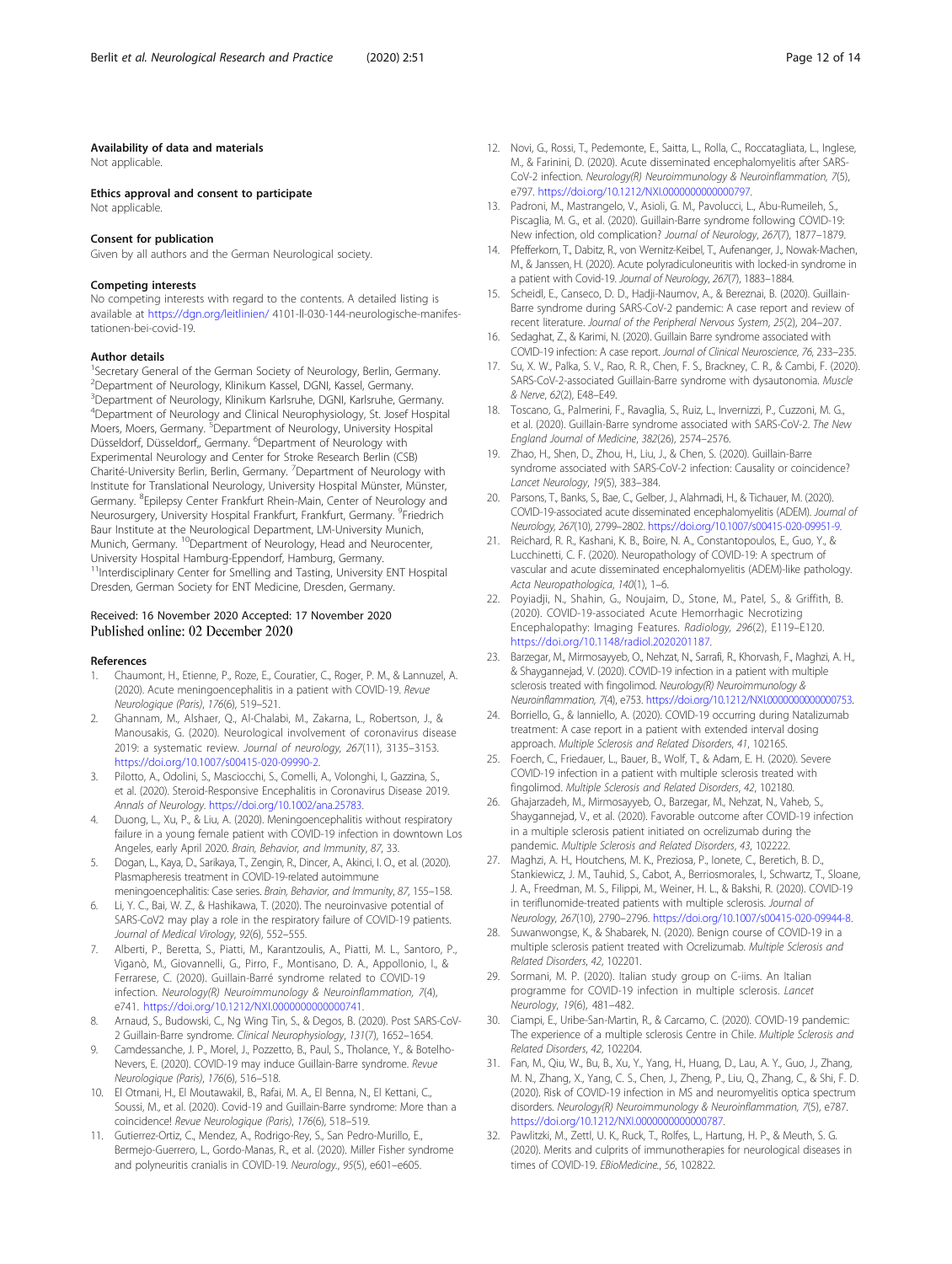- <span id="page-12-0"></span>33. Klok, F. A., Kruip, M. J. H. A., van der Meer, N. J. M., et al. (2020). Incidence of thrombotic complications in critically ill ICU patients with COVID-19. Thrombosis Research. <https://doi.org/10.1016/j.thromres.2020.04.013>.
- 34. Mao, L., Jin, H., Wang, M., et al. (2020). Neurologic manifestations of hospitalized patients With coronavirus disease 2019 in Wuhan, China. JAMA Neurology, 77(6), 1–9. <https://doi.org/10.1001/jamaneurol.2020.1127>.
- 35. Li, Y., Li, M., Wang, M., Zhou, Y., Chang, J., Xian, Y., Wang, D., Mao, L., Jin, H., & Hu, B. (2020). Acute cerebrovascular disease following COVID-19: a single center, retrospective, observational study. Stroke and Vascular Neurology, 5(3), 279–284. [https://doi.org/10.1136/svn-2020-000431.](https://doi.org/10.1136/svn-2020-000431)
- 36. Zhang, Y., Xiao, M., Zhang, S., et al. (2020 Apr 23). Coagulopathy and Antiphospholipid antibodies in patients with COVID-19. The New England Journal of Medicine, 382(17), e38.
- 37. Merkler AE, et al. Parikh NS, Mir S, et al. Risk of Ischemic Stroke in Patients With Coronavirus Disease 2019 (COVID-19) vs Patients With Influenza. JAMA Neurology. 2020. <https://doi.org/10.1001/jamaneurol.2020.2730>
- 38. Yhagi, S., Ishida, K., Torres, J., et al. (2020). SARS2-CoV-2 and stroke in a New York healthcare system. Stroke., 51. [https://doi.org/10.1161/STROKEAHA.120.030335.](https://doi.org/10.1161/STROKEAHA.120.030335)
- 39. Oxley, T. J., Mocco, J., Majidi, S., et al. (2020). Clinical Characteristics of Five Young Patients Presenting with Large-Vessel Stroke. NEJM. [https://doi.org/10.1056/NEJMc2009787.](https://doi.org/10.1056/NEJMc2009787)
- 40. Aggarwal, G., Lippi, G., & Michael Henry, B. (2020). Cerebrovascular disease is associated with an increased disease severity in patients with coronavirus disease 2019 (COVID-19): A pooled analysis of published literature. International Journal of Stroke. <https://doi.org/10.1177/174749302092166418>.
- 41. Pop, R., Quenardelle, V., Hasiu, A., Mihoc, D., Sellal, F., & Dugay, M. H. Impact of the COVID-19 outbreak on acute stroke pathways – Insights from the Alsace region in France [published online ahead of print May 12, 2020]. European Journal of Neurology. [https://doi.org/10.1111/ene.14316.](https://doi.org/10.1111/ene.14316)
- 42. Baracchini, C., Pieroni, A., Viaro, F., et al. (2020). Acute stroke management pathway during Coronavirus-19 pandemic. Neurological Sciences, 41, 1003– 1005. <https://doi.org/10.1007/s10072-020-04375-9>.
- 43. Zhao, J., Li, H., Kung, D., Fisher, M., Shen, Y., & Liu, R. (2020). Impact of the COVID-19 epidemic on stroke care and potential solutions [published online ahead of print, 2020 May 20]. Stroke. [https://doi.org/](https://doi.org/10.1161/STROKEAHA.120.030225) [10.1161/STROKEAHA.120.030225](https://doi.org/10.1161/STROKEAHA.120.030225).
- 44. Leira, E. C., Russmann, A. N., Biller, J., et al. (2020). Preserving stroke care during the COVID-19 pandemic. Potential issues and solutions. Neurology. <https://doi.org/10.1212/WNL.0000000000009713>.
- 45. Yang, B., Wang, T., Chen, J., et al. (2020). Impact of the COVID-19 pandemic on the process and outcome of thrombectomy for acute ischemic stroke. Journal of Neurointerventional Surgery, 12(7), 664–668.
- 46. Khosravani, H., Rajendram, P., Notario, L., Chapman, M. G., & Menon, B. K. (2020). Protected Code Stroke: Hyperacute Stroke Management During the Coronavirus Disease 2019 (COVID-19) Pandemic. Stroke, 51(6), 1891–1895. <https://doi.org/10.1161/STROKEAHA.120.029838>.
- 47. Sharma, D., Rasmussen, M., Han, R., et al. (2020). Anesthetic Management of Endovascular Treatment of Acute Ischemic Stroke During COVID-19 Pandemic: Consensus Statement From Society for Neuroscience in Anesthesiology & Critical Care (SNACC): Endorsed by Society of Vascular & Interventional Neurology (SVIN), Society of NeuroInterventional Surgery (SNIS), Neurocritical Care Society (NCS), European Society of Minimally Invasive Neurological Therapy (ESMINT) and American Association of Neurological Surgeons (AANS) and Congress of Neurological Surgeons (CNS) Cerebrovascular Section. Journal of Neurosurgical Anesthesiology, 32(3), 193–201.
- 48. Qureshi, A. I., Abd-Allah, F., Al-Senani, F., Aytac, E., Borhani-Haghighi, A., Ciccone, A., Gomez, C. R., Gurkas, E., Hsu, C. Y., Jani, V., Jiao, L., Kobayashi, A., Lee, J., Liaqat, J., Mazighi, M., Parthasarathy, R., Steiner, T., Suri, M., Toyoda, K., Ribo, M., … Wang, Y. (2020). Management of acute ischemic stroke in patients with COVID-19 infection: Report of an international panel. International Journal of Stroke: Official Journal of the International Stroke Society, 15(5), 540–554. <https://doi.org/10.1177/1747493020923234>.
- 49. Leslie-Mazwi, T. M., Fargen, K. M., Levitt, M., et al. (2020). Preserving Access: A Review of Stroke Thrombectomy during the COVID-19 Pandemic. AJNR. American Journal of Neuroradiology, 41, 1136–1141.
- 50. Beghi, E., Carpio, A., Forsgren, L., Hesdorffer, D. C., Malmgren, K., Sander, J. W. , et al. (2010 Apr). Recommendation for a definition of acute symptomatic seizure. Epilepsia., 51(4), 671–675.
- 51. DGN-Kommission Epilepsien und Synkopen. Stellungnahme der Kommission zu Covid-19 Infektionen und Epilepsie. [www.dgn.org/rubrik](http://www.dgn.org/rubrik-dgn/3771-2-19-epilepsien-und-synkopen)[dgn/3771-2-19-epilepsien-und-synkopen](http://www.dgn.org/rubrik-dgn/3771-2-19-epilepsien-und-synkopen). Accessed 8 July 2020.
- 52. French, J. A., Brodie, M. A., Caraballo, R., Devinsky, O., Ding, D., Jehi, L., et al. (2020). Keeping people with epilepsy safe during the Covid pandemic. Neurology, 94(23), 1032–1037. [https://doi.org/10.1212/WNL.](https://doi.org/10.1212/WNL.0000000000009632) [0000000000009632](https://doi.org/10.1212/WNL.0000000000009632).
- 53. Karimi, N., Shafiri Razavi, A., & Rouhani, N. (2020). Frequent convulsive seizures in an adult patient with COVID-19: A case report. Iranian Red Crescent Medical Journal, 22(3), e102828.
- 54. Lu, L., Xiong, W., Liu, D., Liu, J., Yang, D., Li, N., et al. (2020). New onset acute symptomatic seizure and risk factors in coronavirus disease 2019: A retrospective multicenter study. Epilepsia., 61(6), e49–e53. [https://doi.org/10.](https://doi.org/10.1111/epi.16524) [1111/epi.16524.](https://doi.org/10.1111/epi.16524)
- 55. Wu, Y., Xu, X., Chen, Z., Duan, J., Hashimoto, K., Yang, L., et al. (2020). Nervous system involvement after infection with COVID-19 and other coronaviruses. Brain, Behavior, and Immunity. [https://doi.org/10.1016/j.bbi.](https://doi.org/10.1016/j.bbi.2020.03.031) [2020.03.031.](https://doi.org/10.1016/j.bbi.2020.03.031)
- 56. Vollono, C., Rollo, E., Romozzi, M., Frisullo, G., Servidei, S., Borghetti, A., & Calabresi, P. (2020). Focal status epilepticus as unique clinical feature of COVID-19: A case report. Seizure., 78, 109–112. [https://doi.org/10.1016/j.](https://doi.org/10.1016/j.seizure.2020.04.009) [seizure.2020.04.009](https://doi.org/10.1016/j.seizure.2020.04.009).
- 57. Lai, S. L., Hsu, M. T., & Chen, S. S. (2005). The impact of SARS on epilepsy: The experience of drug withdrawal in epileptic patients. Seizure., 14(8), 557-561.
- 58. Elger C et al. DGN-Leitlinie Erster epileptischer Anfall und Epilepsien im Erwachsenenalter <https://www.dgn.org/Leitlinien>. Accessed 8 July 2020.
- 59. Rosenow F et al. DGN-Leitlinie Status epilepticus im Erwachsenenalter <https://www.dgn.org/Leitlinien>. Accessed 8 July 2020.
- 60. Hummel, T., Whitcroft, K. L., Andrews, P., Altundag, A., Cinghi, C., Costanzo, R. M., et al. (2017). Position paper on olfactory dysfunction. Rhinology Supplement, 25, 1–30.
- 61. Bednár, M. (1930). Anosmie und Influenza (Ein rhinologischer Beitrag zur Differentialdiagnose der Erkältungskrankheiten). Medizinische Klinik, 48, 1787– 1789.
- 62. Konstantinidis, I., Haehner, A., Frasnelli, J., Reden, J., Quante, G., Damm, M., & Hummel, T. (2006). Post-infectious olfactory dysfunction exhibits a seasonal pattern. Rhinology, 44, 135–139.
- 63. Arbour N, Day R, Newcombe J, Talbot PJ (2000). Neuroinvasion by human respiratory coronaviruses. Journal of Virology, 74(19), 8913–8921. [https://doi.](https://doi.org/10.1128/jvi.74.19.8913-8921.2000) [org/10.1128/jvi.74.19.8913-8921.2000](https://doi.org/10.1128/jvi.74.19.8913-8921.2000)
- Sugiura M, Aiba T, Mori J, Nakai Y. An epidemiological study of postviral olfactory disorder. Acta oto-laryngologica. Supplementum (Stockh.) 538: 191–196,1998. Wu Y, Xu X, Chen Z, et al. Nervous system involvement after infection with COVID-19 and other coronaviruses. Brain, Behavior, and Immunity 2020; 87:18–22. <https://doi.org/10.1016/j.bbi.2020.03.031>.
- 65. Kirschenbaum, D., Imbach, L. L., Ulrich, S., Rushing, E. J., Keller, E., Reimann, R. R., … Frontzek, K. (2020). Inflammatory olfactory neuropathy in two patients with COVID-19. Lancet. [https://doi.org/10.1016/S0140-6736\(20\)31525-7](https://doi.org/10.1016/S0140-6736(20)31525-7).
- 66. van Riel, D., Verdijk, R., & Kuiken, T. (2015). The olfactory nerve: A shortcut for influenza and other viral diseases into the central nervous system. The Journal of Pathology, 235, 277–287. [https://doi.org/10.1002/path.4461.](https://doi.org/10.1002/path.4461)
- 67. Puelles, V. G., Lütgehetmann, M., Lindenmeyer, M. T., et al. (2020). Multiorgan and Renal Tropism of SARS-CoV-2 [published online ahead of print, 2020 May 13]. The New England Journal of Medicine, NEJMc2011400. [https://doi.org/10.1056/NEJMc2011400.](https://doi.org/10.1056/NEJMc2011400)
- 68. Mao, L., Jin, H., Wang, M., et al. (2020). Neurologic manifestations of hospitalized patients With coronavirus disease 2019 in Wuhan, China [published online ahead of print, 2020 Apr 10]. JAMA Neurology, 77(6), 1–9. <https://doi.org/10.1001/jamaneurol.2020.1127>.
- 69. Haehner, A., Draf, J., Dräger, S., de With, K., & Hummel, T. (2020). Predictive value of sudden olfactory loss in the diagnosis of COVID-19 [published online ahead of print, 2020 Jun 11]. ORL: Journal for Otorhinolaryngology and Its Related Specialties, 1–6. [https://doi.org/10.1159/000509143.](https://doi.org/10.1159/000509143)
- 70. Whitcroft, K. L., & Hummel, T. (2019). Clinical diagnosis and current management strategies for olfactory dysfunction: A review. JAMA Otolaryngology. Head & Neck Surgery, 1, 1–9. [https://doi.org/10.1001/](https://doi.org/10.1001/jamaoto.2019.1728) [jamaoto.2019.1728.](https://doi.org/10.1001/jamaoto.2019.1728)
- 71. Doty, R. L., Shaman, P., & Dann, M. (1984). Development of the University of Pennsylvania Smell Identification Test: A standardized microencapsulated test of olfactory function. Physiology & Behavior, 32, 489–502.
- 72. Dietz, A., Haxel, B., Müller, A., Welkoborsky, H. J., Drumm, S., Guntinas-Lichius, O., et al. (2020). Handlungsempfehlungen DGHNO-KHC und BVHNO für die HNO-Elektiv−/nicht notfallmäßige Behandlung zu Corona-Zeiten (29.04. 2020). Laryngorhinootologie, 99(06), 365–369.